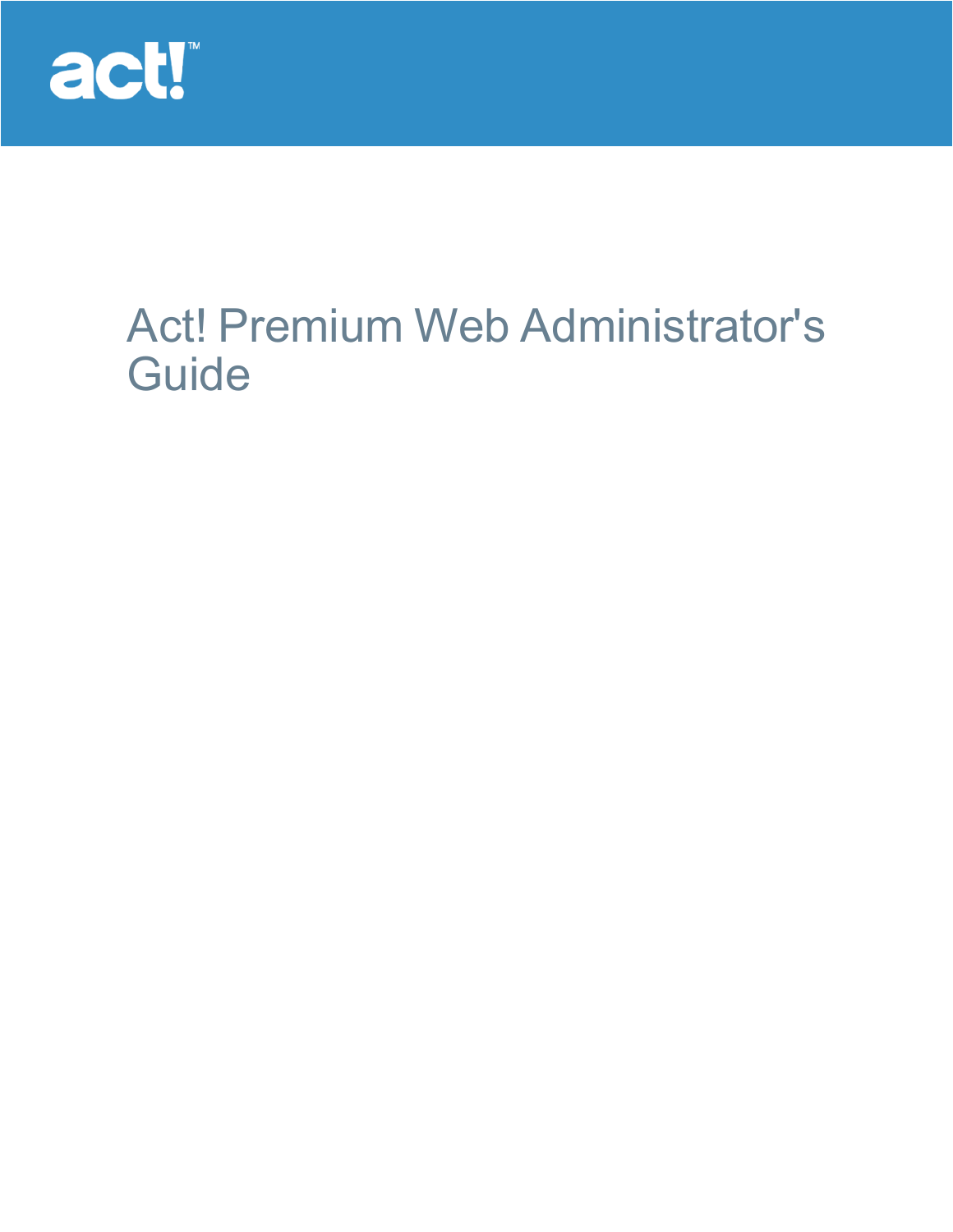© 2017 Swiftpage ACT! LLC. All Rights Reserved.

Swiftpage, Act!, and the Swiftpage product and service names mentioned herein are registered trademarks or trademarks of Swiftpage ACT! LLC, or its affiliated entities.

Microsoft® SQL Server®, Windows Vista® and the Windows logo are either registered trademarks or trademarks of Microsoft Corporation in the United States and/or in other countries. All other trademarks are the property of their respective owners.

Released 01/2017 for Act! Premium v19 (access via web)

## **Version: UA11012017**

## **Important Note**

Review system requirements at [www.act.com/systreq](http://www.act.com/systreq). You must purchase one license of Act! per user. Scalability varies based on hardware, size, and usage of your database. Visit the [Marketplace](http://www.act.com/marketplace/) or contact your add-on product provider to determine compatibility for your add-on products.

This material may not, in whole or in part, be copied, photocopied, reproduced, translated, or reduced to any electronic medium or computer-readable form without prior consent in writing from Swiftpage ACT! LLC, 8800 N. Gainey Center Drive, Suite 200, Scottsdale, Arizona 85258 ATTN: Legal Department.

ALL EXAMPLES WITH NAMES, COMPANY NAMES, OR COMPANIES THAT APPEAR IN THIS MANUAL ARE FICTIONAL AND DO NOT REFER TO OR PORTRAY IN NAME OR SUBSTANCE ANY ACTUAL NAMES, COMPANIES, ENTITIES, OR INSTITUTIONS. ANY RESEMBLANCE TO ANY REAL PERSON, COMPANY, ENTITY, OR INSTITUTION IS PURELY COINCIDENTAL.

Every effort has been made to ensure the accuracy of this material. However, Swiftpage ACT! LLC makes no warranties with respect to this documentation and disclaims any implied warranties of merchantability and fitness for a particular purpose. Swiftpage ACT! LLC shall not be liable for any errors or for incidental or consequential damages in connection with the furnishing, performance, or use of this material or the examples herein. The information in this material is subject to change without notice.

### **End User License Agreement**

This product is protected by an End User License Agreement. To view the agreement, go to the Help menu in the product, click About Act!, and then click the View End User License Agreement link.

**Published by** Swiftpage ACT! LLC 621 17th Street, Suite 500 Denver, CO 80293 **10 9 8 7 6 5 4 3 2 1**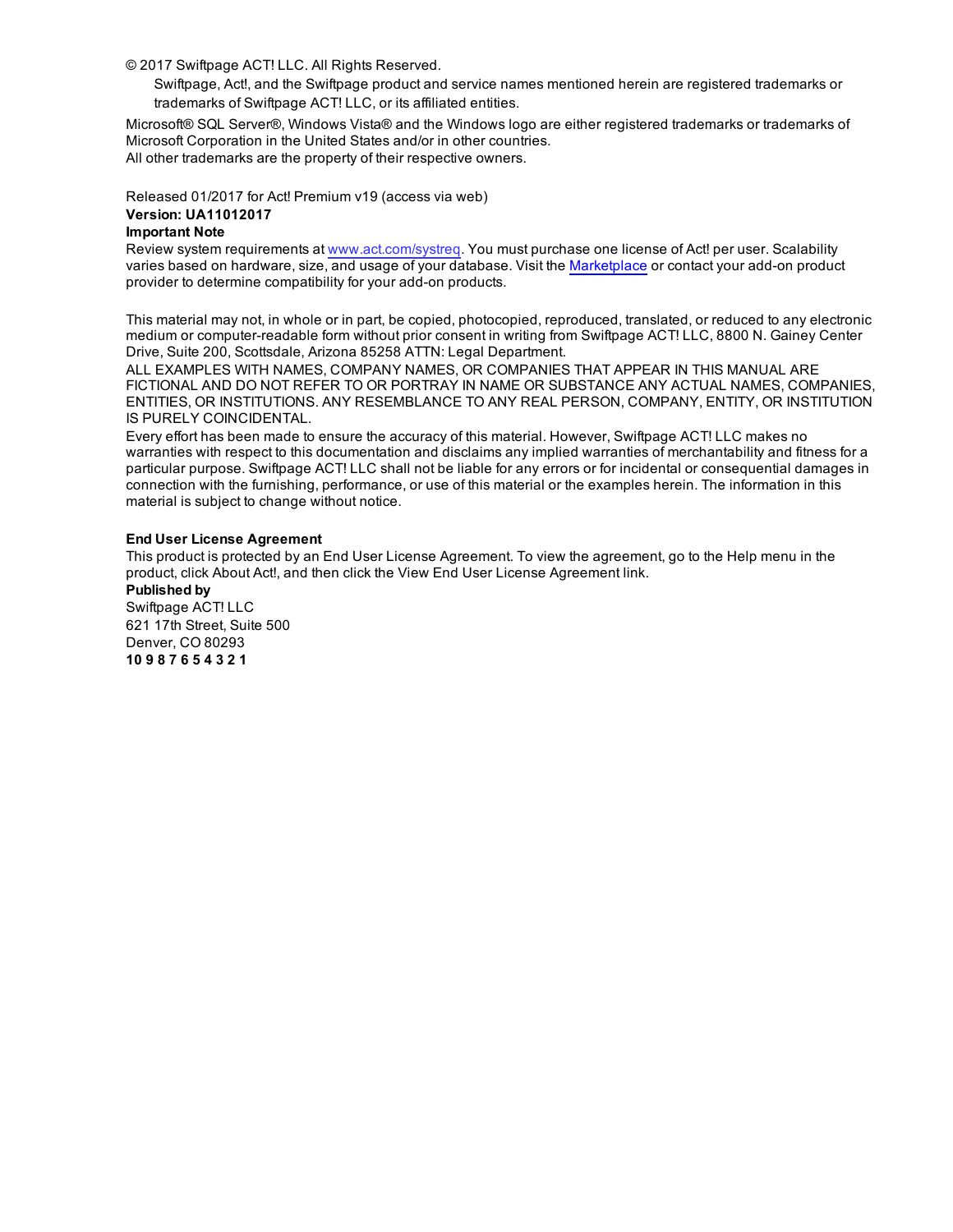# **Contents**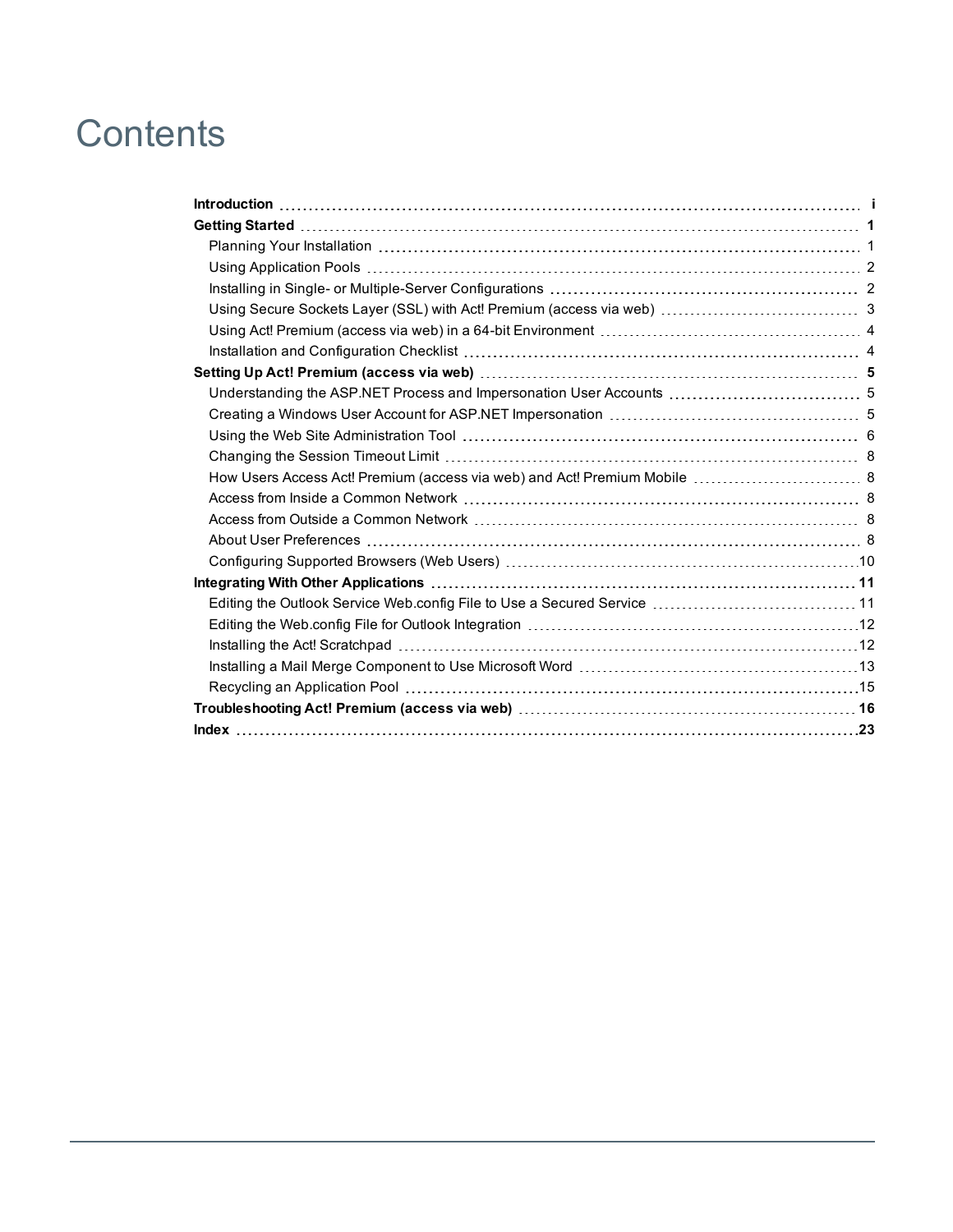# <span id="page-3-0"></span>Introduction

Act! helps organize all your prospect and customer details in one place so you can prioritize your day and market your products and services more effectively, driving sales results while creating customers for life.

Act! Premium lets users access the database using a supported browser. It is important that you review the full system requirements and supported compatibility list at [www.act.com/systreq.](http://www.act.com/systreq)

Whether you are installing Act! for the first time or upgrading from an earlier version, this guide provides the information to:

- Plan and organize your installation.
- Set up user access.
- Install the Act! Scratchpad and set up integration with supported applications, such as Microsoft® Outlook® or Google®.
- Troubleshoot the software.



**Upgrade Web User.** When you see this icon throughout the guide, it indicates information that is applicable to you.

# **IMPORTANT INFORMATION TO KNOW BEFORE YOU START**

Use the following information to determine what guides to use when installing Act!.

| If your current version is                                                                                     | Then                                                                                                                                                                                               |
|----------------------------------------------------------------------------------------------------------------|----------------------------------------------------------------------------------------------------------------------------------------------------------------------------------------------------|
| I do not have any version of Act! installed. I<br>am a "New User."                                             | 1. Use the Installing Act! for New Users quide to install, register, and activate<br>Act!.<br>2. Use the Act! Premium Web Administrator's Guide to configure access via the<br>web.                |
| I have ACT! 2005 (7.x) or 2006 (8.x)<br>installed.<br>My installation may or may not include the<br>web.       | 1. Contact Act! Technical Support. Upgrade assistance is required due to<br>Microsoft obsolescence policies.                                                                                       |
| I have an ACT! 2007 (9.x) or later version<br>installed.<br>My installation may or may not include the<br>web. | 1. Use the Upgrading to Act! v18 from ACT! versions 2005 (7.x) and Later<br>guide to upgrade to Act! v19.<br>2. Use the Act! Premium Web Administrator's Guide to configure access via the<br>web. |

The guides are available on the installation panel under Product Documentation. Adobe<sup>®</sup> Reader<sup>®</sup> is required to access and view product documentation.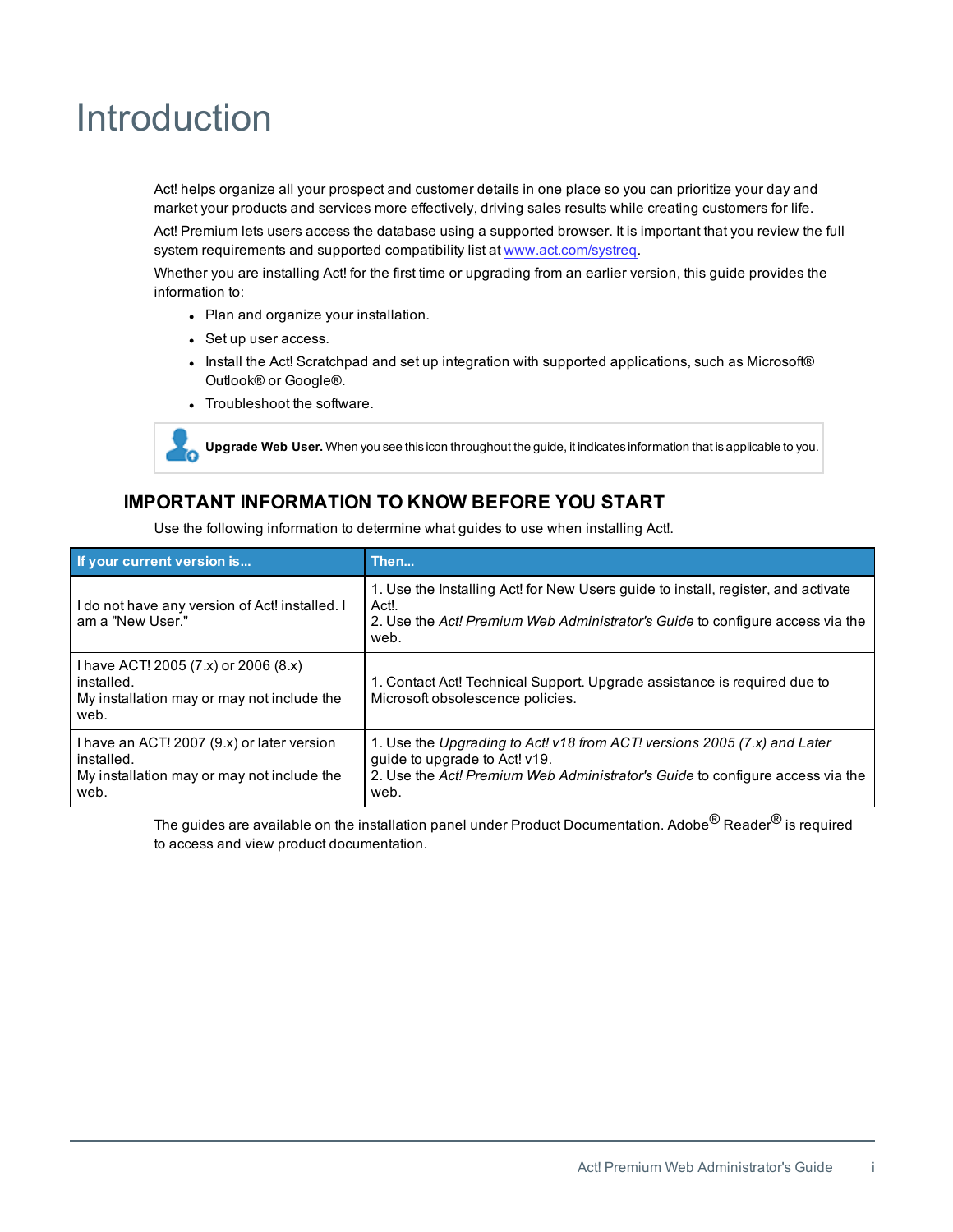# <span id="page-4-0"></span>Getting Started

In this section, you will learn about:

- Planning your installation, including common configuration suggestions.
- Using Application pools.
- Installing Act! Premium (access via web) in single- or multiple-server configurations.
- Using Secure Sockets Layer (SSL) with Act! Premium (access via web).

This section also includes an installation and configuration checklist.

# <span id="page-4-1"></span>**Planning Your Installation**

Act! Premium (access via web) requires Microsoft Internet Information Services (IIS) and ASP.NET to function. See Microsoft documentation to help you plan your installation and prepare your web server. You need to understand your operating system, IIS, ASP.NET, and user permissions required to run a web page.

<span id="page-4-2"></span>To determine whether you will install Act! and the database together on one server or separate servers, consider the following:

- The number of users who require access to the database and the number of users who will access the Act! web site. For recommendations, review the system requirements at [www.act.com/systreq](http://www.act.com/systreq).
- How frequently this software and other services will access the server.
- Whether users need access from both inside and outside your network. If access is required from outside the network, two possible server/database configurations are:
	- Install using a single-server configuration, where the web server also hosts Act! databases.
	- Install using a multiple-server configuration, where you have a web server hosting Act! and Internet Information Services (IIS), and a database server hosting the Act! database (including the Microsoft® SQL Server® software to manage the database). You then connect to the database from the web server. (Recommended for more than 30 users.)

### **Configuration Suggestions**

The following are suggestions for configuring Act! Premium (access via web). Actual results may vary depending on the size of your database and network configuration.

- Host the application server on a dedicated instance of Microsoft SQL Server.
- The database server should have 3 GB memory for every 50 users in the database. The hard drive speed is most important on this computer. With faster hard drive speeds, users may experience better performance. This computer's performance can benefit if you use 64-bit SQL Server and have quad core processors.
- The application server should have 3 GB memory for every 50 users in the database. CPU and memory are most important on this computer. With more memory, users may experience better performance.
- <sup>l</sup> If possible, distribute mail merge and reporting tasks. On the client machine, mail merge can be the most performance consuming task. On the database server, reporting can be intensive. It is recommended that you run reports when users are not logged on, such as at night.
- If possible, put the Sync server on an outfacing machine and not on the same machine as the database. Internet sync is recommended because it is already running IIS, but you can have both Internet and Network sync set up to act as a safeguard or as a way to balance load. See "About Database Synchronization" in Help for more information about Internet and Network Sync.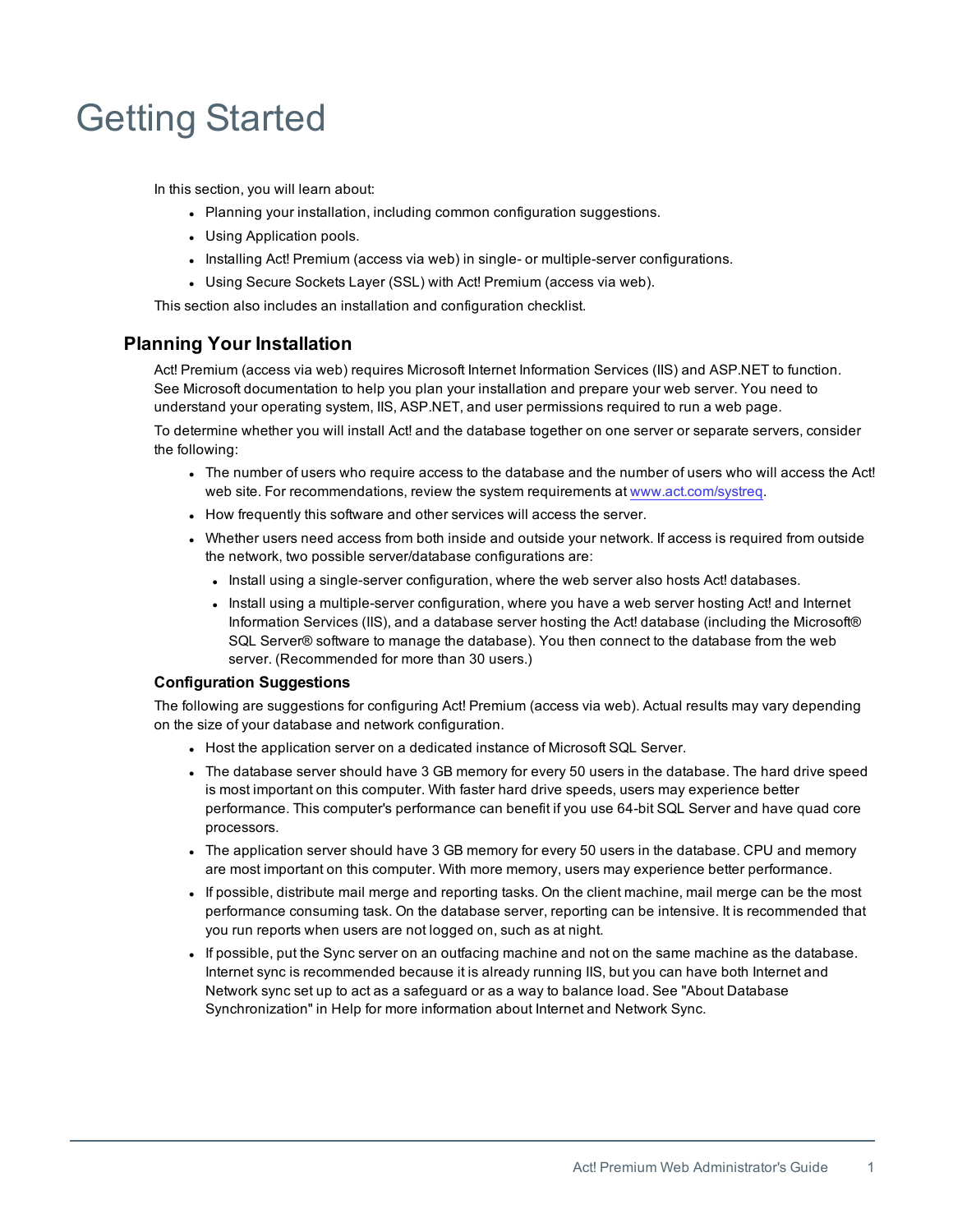# <span id="page-5-0"></span>**Using Application Pools**

<span id="page-5-2"></span>An Internet Information Services (IIS) application pool is used to isolate ASP.NET web applications and help increase the stability and security of the applications. An application pool can include one or more applications. You can configure the level of isolation between them. For example, you can create an application pool for each application running on the same computer. If errors occur in one pool, they will not affect applications running in other pools. By default, the installation creates an application pool named ACT. To create a custom application pool for Act!, see Knowledgebase Article #29044 for instructions.

Each application pool has one or more *worker processes*. A worker process is a process that runs the web site. The worker processes are unique to the application pool and are not shared across application pools. A worker process is responsible for handling requests sent to a web server for a specific application pool.

## **Application Pool Recycling**

Application pools can be periodically recycled to avoid unstable states that can lead to application crashes, hangs, or memory leaks. By default, Microsoft sets application pool worker processes to recycle every 29 hours or 1,740 minutes.

**Note:** We recommend that you reset the default recycling interval for the application pool assigned to Act! to recycle every 24 hours or 1,440 minutes. To do this, see ["Changing](#page-18-1) the Default Recycling Interval for an [Application](#page-18-1) Pool" on page 15.

If desired, you can perform an on-demand recycle. An on-demand recycle is recommended after web users have installed the Act! Scratchpad and/or configured integration with Google or Outlook. For steps on how to perform an on-demand recycle, see "Recycling an [Application](#page-18-0) Pool" on page 15.

For more information about application pools, see Microsoft documentation.

# <span id="page-5-1"></span>**Installing in Single- or Multiple-Server Configurations**

The following explains the differences and recommendations for installing Act! Premium (access via web) in single- or multiple-server configurations.

## **Single-Server Configurations**

You can install Act! Premium (access via web) using a single-server configuration, where the web server also hosts the database.

**Note:** If you are also using Act! Premium (Desktop) version, you cannot install Act! Premium (access via web) on the same server.

<span id="page-5-3"></span>To deploy Act! Premium (access via web) in a single-server configuration, the impersonation user account you create should:

- Be added to the local Administrators group.
- Have permission to access the Act! database and database supplemental files.

## **Multiple-Server Configurations**

For scalability and enhanced performance, you can configure Act! Premium (access via web) to use multiple servers. The most common types of server configurations used are:

- One web server and one database server.
- Multiple web servers (with or without a database server).
- One or more web servers running multiple application pools. For more information about managing application pools in IIS, see Microsoft Help.

<span id="page-5-4"></span>For a multiple-server configuration, the impersonation user account you create should:

- $\bullet$  Be a standard domain user.
- Be added to the local Administrators group on all servers that are part of the Act! Premium (access via web) deployment.
- Have permission to access the database supplemental files for your Act! database on the database server.
- Have permission to access all Act! files on the web server.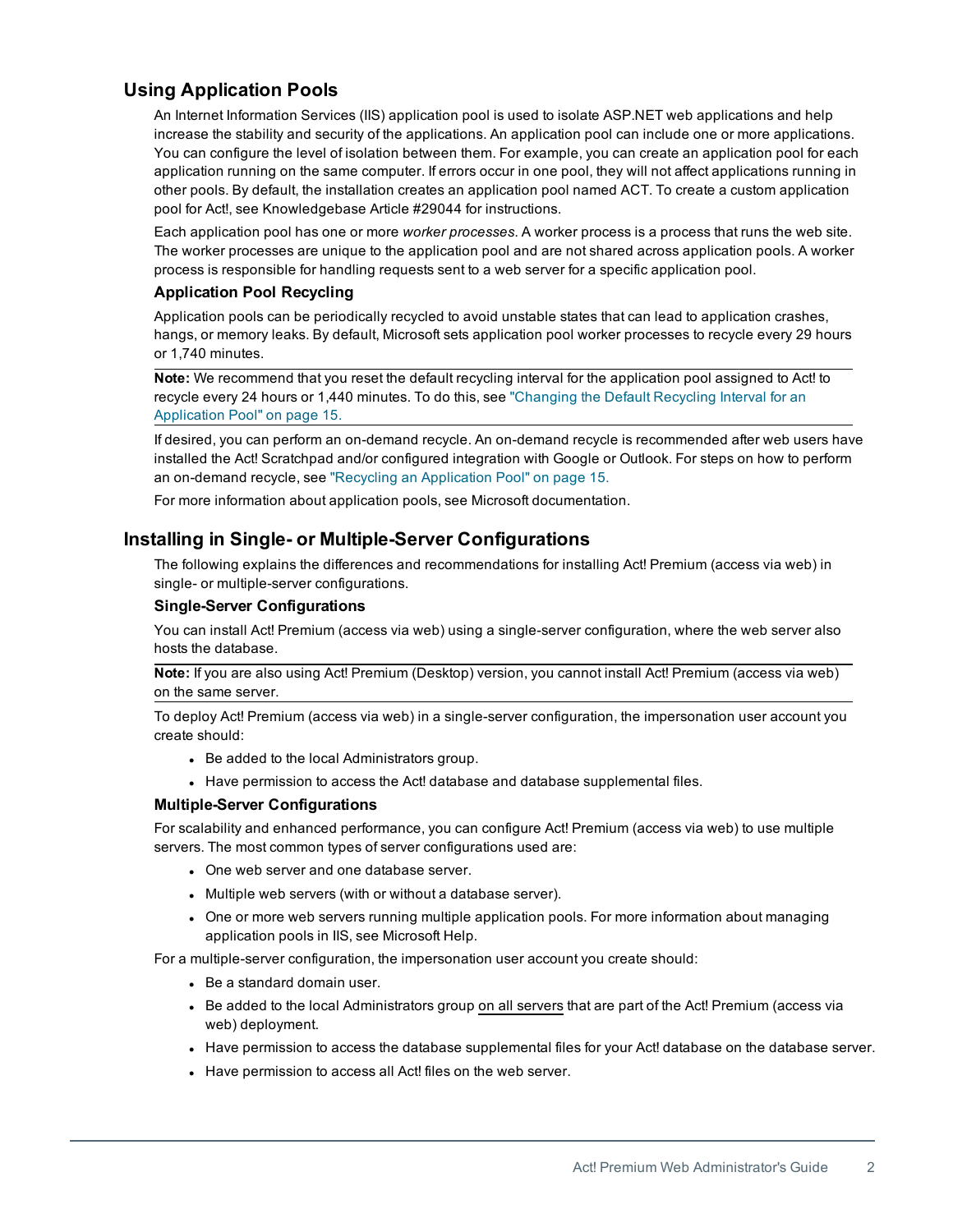You may have two or more instances of Act! Premium (access via web) hosted on one web server. In such cases, you can use virtual directories or application pools to distinguish and secure each Act! Premium (access via web) web site.

## <span id="page-6-1"></span>**Multiple Virtual Directories**

You can create multiple virtual directories within your default web site. For example, you may have two directories — one called Sales and one called Service. Users access the sites using a URL followed by the virtual directory name (for example, http://domain.com/sales). You point each virtual directory to the Act! Premium (access via web) installation directory. The installation directory differs for your operating system.

**TIP:** For more information about configuring Act! Premium (access via web) using multiple virtual directories, see the Knowledgebase Article #14868.

## <span id="page-6-2"></span>**Recommendations When Installing in Multiple-Server Configurations**

The following are recommendations when installing Act! Premium (access via web) in a multiple-server configuration:

- If you have more than 50 users on a single web server, use multiple application pools.
- You may have two or more instances of Act! Premium (access via web) hosted on one web server. In such cases, you can use virtual directories or application pools to distinguish and secure each Act! Premium (access via web) site. You should also isolate any supplemental data for each web site.
- Disable all unnecessary Windows services on the web server, such as Network News Transfer Protocol (NNTP) or File Transfer Protocol (FTP).
- Allow access through the firewall only to the web server. Do not allow access to the database server. See your firewall documentation for instructions.
- When using more than one web server, you can set user preferences to be shared across multiple web servers. For more information, see "About User [Preferences"](#page-11-4) on page 8.

# <span id="page-6-0"></span>**Using Secure Sockets Layer (SSL) with Act! Premium (access via web)**

<span id="page-6-3"></span>Secure Sockets Layer (SSL) uses an encryption key to encrypt data between a web server and client so that others cannot access it. You may want to configure SSL in your version of IIS if you plan to integrate Act! with another application, such as Outlook. With SSL, communications between Act! Premium (access via web) and Outlook are secure. In IIS, you specify which portions of your Default Web Site to secure with SSL. You can secure the entire Default Web Site or only a specific virtual directory or page.

Consider the following scenarios:

- If your web server only hosts Act! Premium (access via web), you can use SSL to secure the entire Default Web Site. The Act! logon page and all child pages will be secured with SSL. You must precede all URLs with "https" rather than "http."
- If other web pages are hosted on your web server, you can use SSL to secure only the virtual directory where the Act! software logon page is set up. The logon page and all pages within Act! Premium (access via web) will be secured with SSL. You must precede all URLs with "https" rather than "http."

Best practices if you plan to use SSL with Act! Premium (access via web):

- Add an exception for port 443 (the default port for SSL).
- If you plan to integrate with another application, such as Outlook, open the Web.config located at  $\aleph$ -install folder>\ApfwoutlookSrvc\ and comment out the UnSecured section and uncomment the Secured one. See "Editing the Outlook Service [Web.config](#page-14-1) File to Use a Secured Service" on page 11.
- Have caching of encrypted pages/files turned On. Users accessing the web site will need to check their browser settings to allow caching. See "Browser [Requirements](#page-13-0) for Act! Premium (access via web) Users" on [page 10.](#page-13-0)

To configure SSL on IIS, see Microsoft documentation.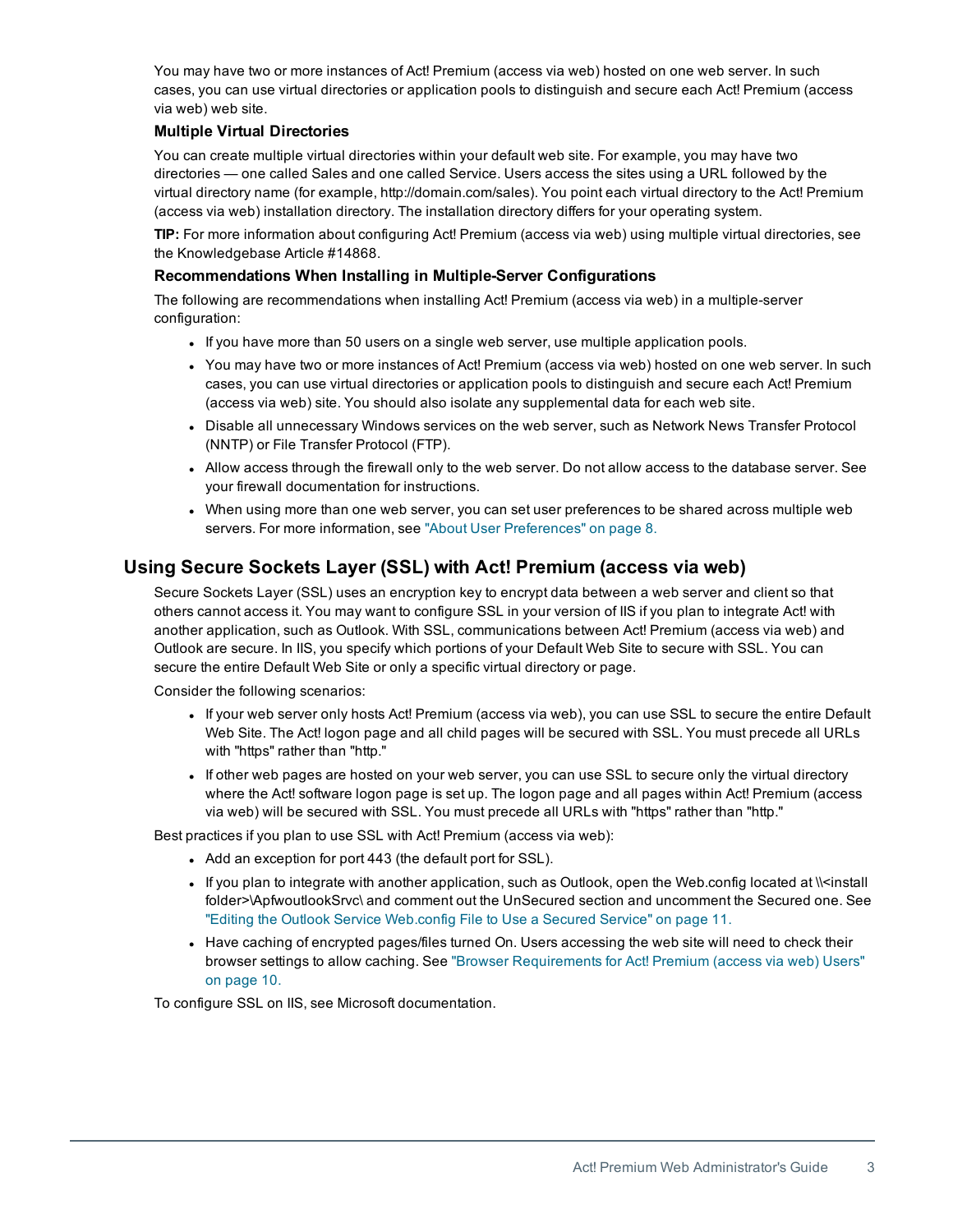# <span id="page-7-0"></span>**Using Act! Premium (access via web) in a 64-bit Environment**

Act! is a 32-bit application. Depending on your version of IIS, additional steps may be required to ensure Act! Premium (access via web) and your other web applications run correctly.

- IIS 7 allows both 32-bit and 64-bit processes to run simultaneously. The Act! installation is optimized to run Act! on the same server as 64-bit operating systems. However, if you install some Microsoft products, such as SharePoint®, Exchange Server, or Outlook® Web Access, after you install Act! Premium (access via web), additional steps may be required. For help, see ["Troubleshooting](#page-19-0) Act! Premium (access via web)" on [page 16.](#page-19-0)
- IIS 6 does not allow 64-bit and 32-bit processes to run on the same server in their native modes. When installing Act! Premium (access via web) on IIS 6, you will receive a prompt to switch your 64-bit IIS and ASP.NET applications to 32-bit compatibility mode. For help, see ["Troubleshooting](#page-19-0) Act! Premium (access via web)" on [page 16.](#page-19-0)

# <span id="page-7-1"></span>**Installation and Configuration Checklist**

The following checklist outlines the tasks to install and configure Act! Premium (access via web).

| <b>Task</b>                                                                                                                                                                                 | Page |
|---------------------------------------------------------------------------------------------------------------------------------------------------------------------------------------------|------|
| Install or upgrade Act! using one of the following quides:                                                                                                                                  |      |
| Installing Act! for New Users                                                                                                                                                               |      |
| • Upgrading to Act! v18 from ACT! versions 2005 (7.x) and Later                                                                                                                             |      |
| Determine whether you will use a single-server or multiple-server configuration.                                                                                                            |      |
| Create a Windows user account for ASP.NET impersonation.                                                                                                                                    | 5    |
| Use the Web Site Administration tool to configure the web site. Provide users with access information.                                                                                      | 6    |
| ACT! for Web 2005 or 2006 users only: Copy files and folders for user preferences.                                                                                                          | 8    |
| Set up shared preferences across web servers.                                                                                                                                               | 9    |
| Have users configure supported browsers.                                                                                                                                                    | 10   |
| Have users integrate Act! Premium (access via web) with other applications. <b>Important:</b> Be sure to recycle the<br>application pool after users have installed integration components. | 11   |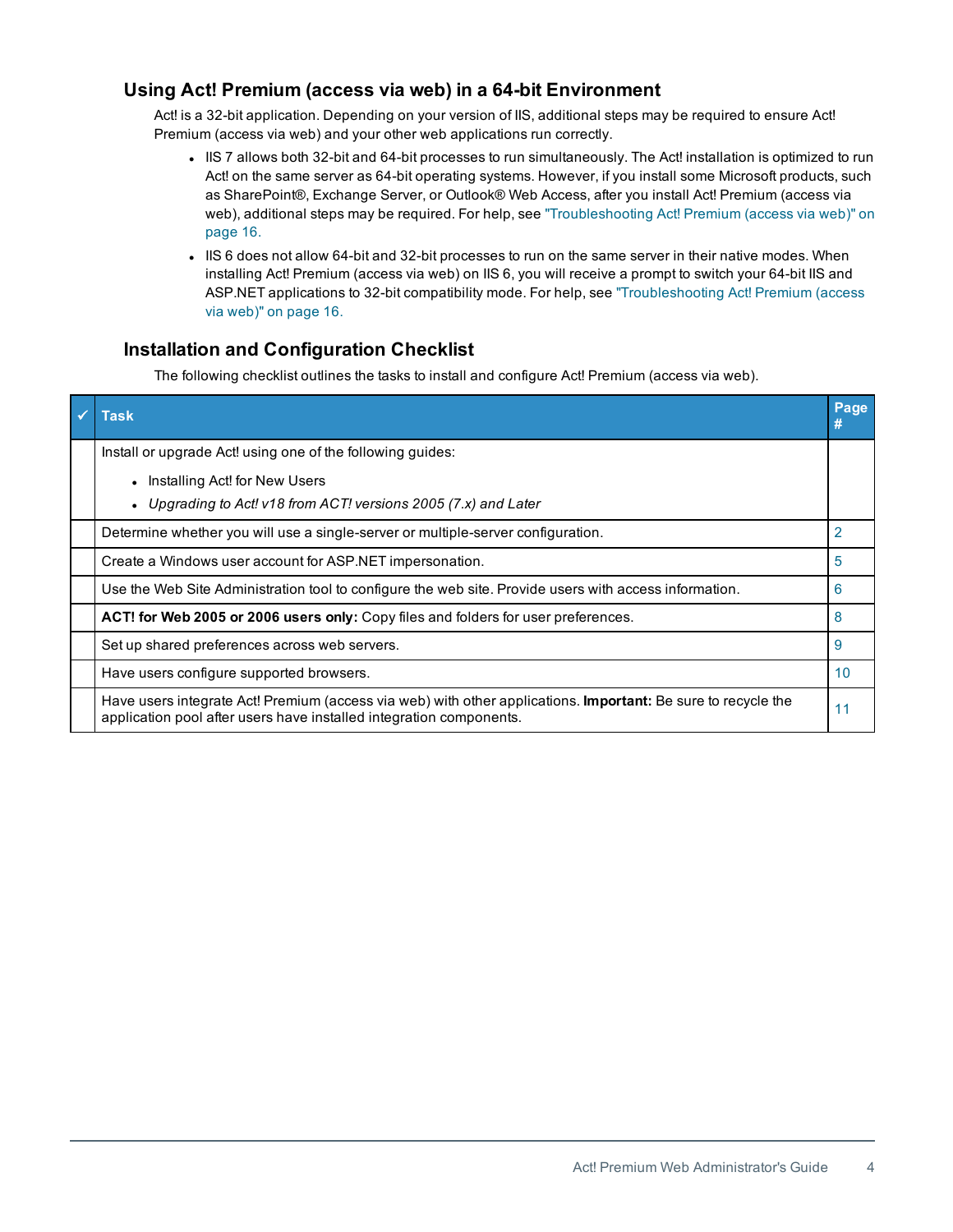# <span id="page-8-0"></span>Setting Up Act! Premium (access via web)

Administrators must perform several steps to set up and configure Act! Premium (access via web). Users must configure a supported browser and get the web address URL from the Administrator.

In this section, Administrators will learn how to:

- Understand the ASP.Net process and impersonation user accounts
- Create a Windows user account for ASP.NET impersonation.



**Upgrade Web User.** You will have a Windows user account for ASP.NET impersonation already set up for your existing web site. This impersonation user should not be affected during upgrade or previous version uninstall. You may want to test the Windows user account after upgrading.

- Use the Web Site Administration tool to set up access to Act! Premium (access via web).
- Provide access to the software from inside and outside a common network.
- Provide access to the software from a mobile device.
- Set up shared user preferences across web servers (optional).
- Instruct users how to configure supported browsers to allow access to Act!.

## <span id="page-8-1"></span>**Understanding the ASP.NET Process and Impersonation User Accounts**

An ASP.NET process account is required for ASP.NET to function. It is usually managed by Windows®, and it requires the permission: Impersonate a client after authentication. The default account name varies, depending on the operating system on your web server. The Web Site Administration tool lets you test the ASP.NET process account to verify it exists and is properly configured. For more information about configuring and troubleshooting the ASP.NET process account and service, see the Knowledgebase at [www.act.com/knowledgebase.](http://www.act.com/knowledgebase)

<span id="page-8-4"></span>The Act! Premium (access via web) software uses ASP.NET to access the database and other files. You create a Windows user account, and then use the Web Site Administration tool to configure the software to use that account. An impersonation account is required to let a user who does not have access to the network impersonate a user who does. This gives an ASP.NET application access to Windows resources using the account you provide.

**Upgrade Web User.** You may not need to create a new impersonation user when upgrading Act!. The impersonation user **C** assigned in your previous version should be retained and usable after upgrading the software.

## <span id="page-8-2"></span>**Creating a Windows User Account for ASP.NET Impersonation**

<span id="page-8-3"></span>The following section explains how an Administrator creates a Windows user account for ASP.NET impersonation. In a multiple-server configuration, the impersonation user account should:

- $\bullet$  Be a standard domain user.
- Be added to the local Administrators group on all servers that are part of the Act! Premium (access via web) deployment.

**Note:** Depending on your operating system, the following steps may differ.

#### **Create a Windows user account for ASP.NET impersonation**

- 1. To create a new user account, open **Local Users and Groups**. Specific steps to do this depend on your operating system.
- 2. Expand **Local Users and Groups**, and then click the **Users** folder.
- 3. Use your operating system's menus to create a new user.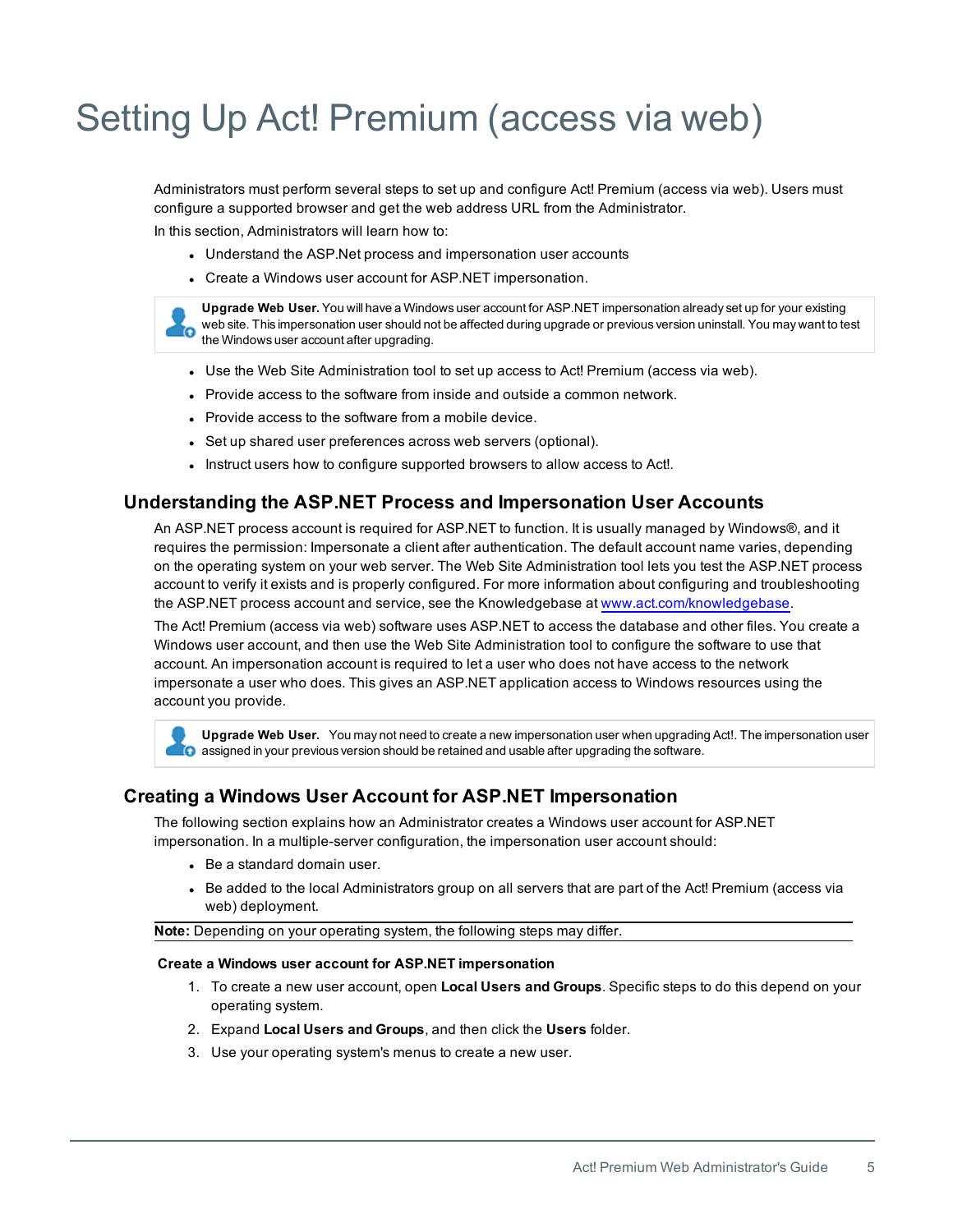- a. Type a **User name** (this would be the user's logon name, for example, "actimpersonator") and a **Full name** (this can be the same as the User name).
- b. Type a password and confirm it.
- c. Clear the **User must change password at next logon** check box.
- d. Click **Create**. Then, click **Close**.
- e. Write down the User name and password because you will need it later when you use the Web Site Administration tool to test the impersonation user.

Next, add the new user to a group that has access permissions. For the impersonation account, add it to the Administrators group.

- 4. Right-click on the name of the user you created. Click **Properties**. (The step might differ for your operating system.)
	- a. In the **Properties** dialog box, click the **Member Of** tab. Click **Add**.
	- b. In the **Select Groups** dialog box, in the **Enter the object names to select** box, type the word **Administrators**.
	- c. Click **Check Names** to resolve the Administrator's group. (The group name will appear underlined.)
	- d. Click **OK**.
- 5. Close all dialog boxes.

# <span id="page-9-0"></span>**Using the Web Site Administration Tool**

Use the Web Site Administration tool to:

- Validate that an ASP.NET process account exists and is correctly configured on the web server.
- Specify and test the Windows user account for ASP.NET impersonation.
- Assign an Act! database to a virtual directory.

You do not need to exit the tool as you move through the tabs to complete the setup. For more information about using the features in the Web Site Administration tool, see "About the Web Site Administration Tool" in Help.

**Upgrade Web User.** If you removed the database from your Act! web site before upgrading, you will need to assign the **D** upgraded database to the web site so that users can access it.

<span id="page-9-2"></span>For the first task, an Administrator must validate that an ASP.NET process account exists and is correctly configured on the web server.

**Note:** To access this feature, you must be running Windows as an administrator or disable User Access Control (UAC). See your operating system's help for how to do these tasks first.

### **Test the ASP.NET process account**

- 1. On the **Tools** menu, click **Web Site Administration**.
- 2. On the **Web Server** tab, click **Test**. A message appears.
	- **.** If the test is successful, click OK.
	- <sup>l</sup> If the test is not successful, an error message appears. This may indicate that an ASP.NET process account does not exist or is incorrectly configured. Click **OK** to close the message. For help, see ["Troubleshooting](#page-19-0) Act! Premium (access via web)" on page 16.

Correct any errors and repeat step 2 until the test is successful. The test must be successful before you can access the User Account tab.

<span id="page-9-1"></span>The second task is to specify and test the Windows user account for ASP.NET impersonation.

**Upgrade Web User.** Your existing Windows user account for use in ASP.NET impersonation that you set up for your Web **V<sub>C</sub>** version should be available after installation. You will not need to click Edit or make changes. Proceed to the test step. If the test is not successful, you may have to create a new Windows user account for ASP.NET impersonation.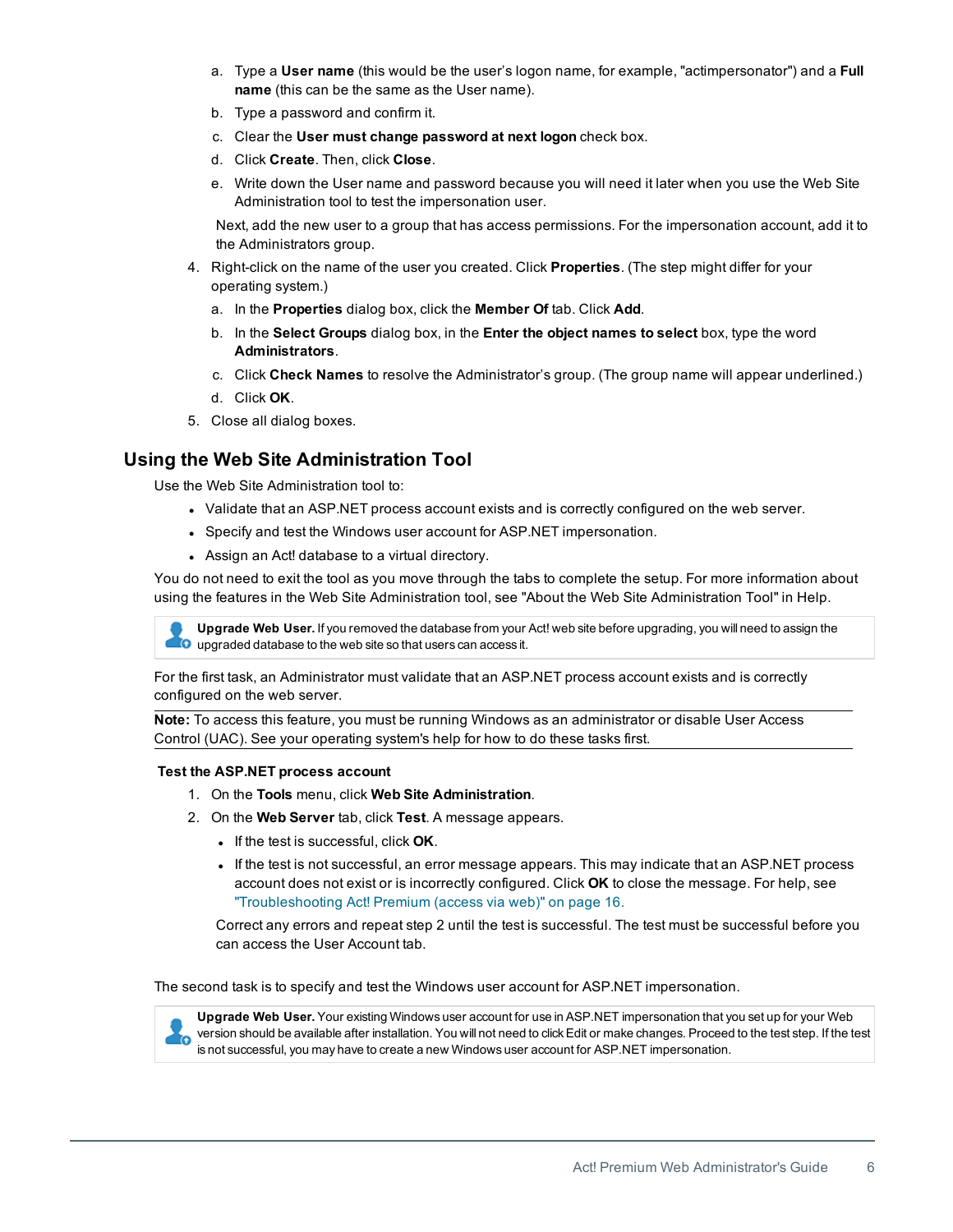### **Specify and test the Windows user account for ASP.NET impersonation**

- 1. Click the **User Account** tab.
- 2. Click **Edit**.
	- a. From the **Windows Domain** list, select the domain for your impersonation user. (Your domain may already appear in the list.) If you receive an error message that the Web Site Administration tool is unable to access the Windows domain, the Windows User Name does not exist, or you entered an invalid password, correct the errors, and try again.
	- b. Type the user name and password you set up for the Windows user account. Click **OK**.
- 3. Click **Test**. A message appears.
	- **.** If the test is successful, click OK.
	- <sup>l</sup> If the test is not successful, or the ASP.NET process account does not have the required access to the registry key, an error message appears. This may indicate that the impersonation user does not have the required access to files and folders. Click **OK** to close the message. For help, see ["Troubleshooting](#page-19-0) Act! Premium (access via web)" on page 16.

If necessary, correct errors and repeat the steps until the test is successful. The test must be successful before you can access the Add/Remove Database tab.

<span id="page-10-1"></span>During installation, Act! Premium (access via web) creates a default virtual directory called "apfw". Users will need this default virtual directory name and the URL of your web server to access the product.

On the Add/Remove Database tab of the Web Site Administration tool, you assign Act! Premium databases to this virtual directory. Then, users can open their web browser and type in the web address to open the product and log on to an assigned database.

## **Assign a database to a virtual directory**

<span id="page-10-0"></span>1. On the **Add/Remove Database** tab, in the **Web site** list, the name **Default Web Site** appears. This means the application is looking in the Default Web Site directory of IIS. If you created a custom web site, select it from the list.

A list of available virtual directories for the selected web site appears in the Virtual directories box.

- 2. In the **Virtual directories** box, by default, **APFW** appears for Default Web Site. If you have a custom web site and virtual directory, select the virtual directory from the list.
- 3. To add a database to the virtual directory, click **Add**.
	- a. Browse to the database to associate with your selected virtual directory. Click **OK**.
	- b. When prompted to log on, enter your user name and password. Click **OK**.
	- c. A Test is Successful message should appear. If it does not appear, click **TestDB**.
		- **.** If the test is successful, click OK.
		- If the test is not successful, an error message appears. This may indicate that the impersonation user account does not have the required access. Click **OK** to close the message. For help, see ["Troubleshooting](#page-19-0) Act! Premium (access via web)" on page 16.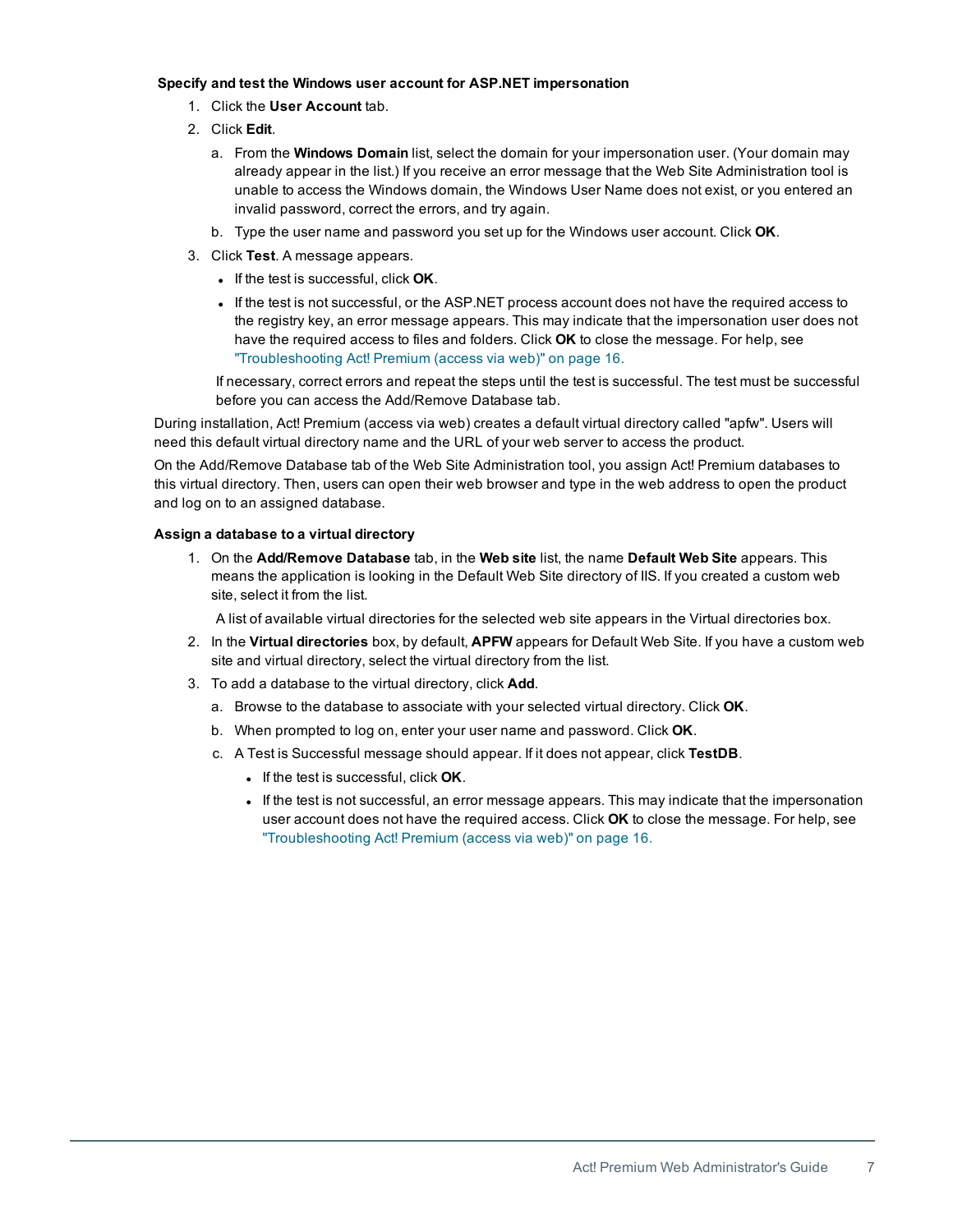# <span id="page-11-0"></span>**Changing the Session Timeout Limit**

<span id="page-11-6"></span>If desired, you can change the default session timeout limit which controls how long users can be idle and remain logged on to Act! Premium (access via web). The default setting is 20 minutes. For security purposes, we recommend a maximum limit of two hours.

## **Change the session timeout limit**

- 1. On the **Options** tab, from the **Session timeout** list, select a timeout limit. Click **Apply**.
- 2. If a message appears, click **Yes** to continue.
- 3. Click **Close**.

Microsoft IIS services are automatically restarted so the new session timeout limit can take effect.

# <span id="page-11-1"></span>**How Users Access Act! Premium (access via web) and Act! Premium Mobile**

<span id="page-11-9"></span>For users to have access to Act! Premium (access via web) using a browser or mobile device, an Administrator must add them to the database and assign them a user role. The number of users is dependent on the purchased licenses and how many users have "Active" status. For more information on adding users, see "Adding, Editing, or Deleting Users" in Help.

<span id="page-11-5"></span>After adding the user to the database, provide the web address for Act! Premium (access via web). This address consists of the virtual directory name appended to the web site URL. When accessing Act! Premium Mobile, Act! automatically adds /m to the web address.

# <span id="page-11-2"></span>**Access from Inside a Common Network**

If the web server and users are on a common network, users can access the software using the network computer name of the web server. In the two examples below, that name is "salesweb" and "teamwebserver." Examples are:

- http://salesweb/apfw, where "salesweb" is your site URL, and "apfw" is the virtual directory name
- http://teamwebserver/apfw

# <span id="page-11-3"></span>**Access from Outside a Common Network**

Users cannot use the network machine name to access the software from outside the common network. Instead, provide an external IP address or a URL for a registered domain name. In the examples below, that information is "12.129.78.35" or "www.yourcompanyname.com."

<span id="page-11-7"></span>Examples are:

- <sup>l</sup> http://www.xxx.com:8080/apfw, where "www.xxx.com" is your site domain name and "8080" is the port number used to access the site
- <sup>l</sup> https://www.xxx.com:443/apfw, where "www.xxx.com" is your site domain name and "443" is the secured port used to access the site
- http://12.129.78.35/apfw, where "12.129.78.35" is the external IP Address
- http://www.yourcompanyname.com/apfw

Setting up external Internet access to Act! Premium (access via web) may require additional configuration. Refer to Microsoft IIS Help or contact your Internet Service Provider for assistance.

## <span id="page-11-4"></span>**About User Preferences**

<span id="page-11-8"></span>Act! Premium (access via web) stores user preferences in a WebPreferences.xml file on the web server that hosts the product. Preferences let users customize name and salutation settings, change background colors and fonts, create custom spelling check dictionaries, and set other options for how they use Act! Premium (access via web). In some cases, you may want to distribute web requests across multiple web servers. If you do this, each web server will have a unique set of stored user preferences. If a user changes a preference when logged onto server 1, that change will not be reflected on server 2.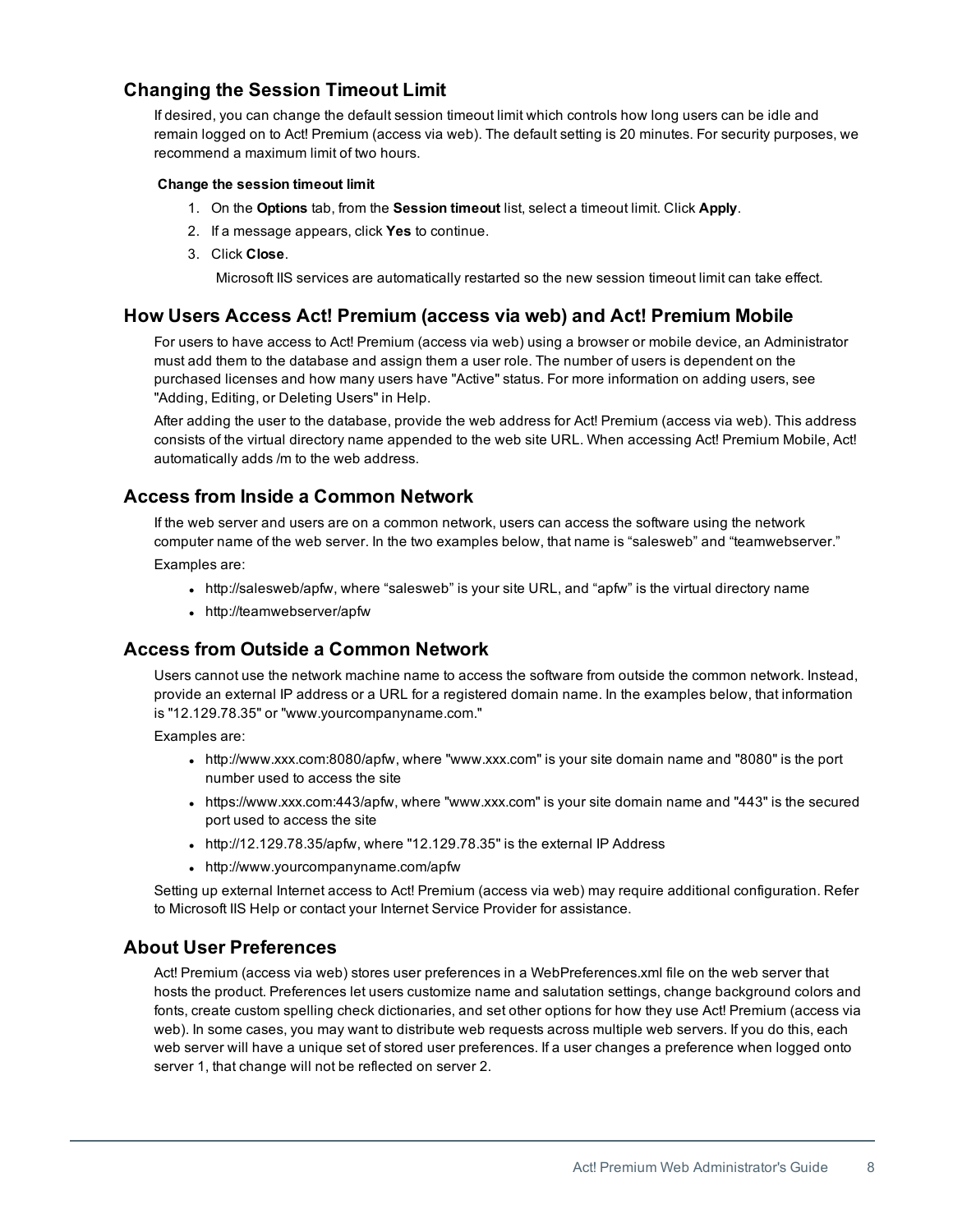To make sure users have the same settings, you can set up a shared location to store user preferences. Then, when a user logs on, their user preferences will be the same no matter what server responds to their logon request.

<span id="page-12-2"></span>Depending on your operating system, user preferences are stored at:

- . \\Windows\System32\inetsrv\ACT\ACT forWeb\Preferences
- <span id="page-12-1"></span>. \\Users\[Impersonation User]\AppData\Roaming\ACT\ACTfor Web\Preferences.



**ACT! for Web 2005 or 2006 Upgrade Users Only.** Because the storage location for user preferences changed after the ACT! for Web 2006 release, some preferences may be lost after upgrading. To restore these user preferences, copy all files and folders from the old preference location to the new preference location and reset IIS. See Help for steps on how to reset IIS.

## <span id="page-12-3"></span><span id="page-12-0"></span>**Setting Up Shared User Preferences Across Web Servers**

The following section explains how to set up a shared location to store user preferences for web users. You would want to do this if you distribute web requests across multiple web servers.

**Note:** If the shared preference storage location is offline when a web user logs on, the preferences that are stored locally on the user's system are accessed for the duration of the session.

### **Set up shared user preferences**

- 1. Identify the web servers that host Act! Premium (access via web).
- 2. Verify that the impersonation user is the same for each web server in the cluster.
- 3. Select a computer that all of the web servers can access (for example, Preference\_Server).
	- a. On this computer, create and name a folder to store the shared preferences. (For example, SharedPrefs.)
	- b. Share the folder you created. Grant Change and Read permission to your impersonation user account.
- 4. On a web server in the cluster, locate and open the **web.config** file for the APFW virtual directory. By default, this file is located at \\Program Files\ACT\ACT for Web\APFW.

**Note:** You can open the web.config file in Notepad. If you have the Folder Option set to Hide Extensions for known file types, this file appears as "web".

a. In the web.config file, locate the following Preferences Shared Network Folder entry.

```
...
< 1 - -Shared network folder to store preferences (cluster setup) Leave this value
empty if single web server
-->
<add key="PreferencesSharedNetworkFolder" value="" />
```
b. Edit the entry by inserting the UNC path to your shared folder between the quotation marks following value=. For example, if your server name is Preference Server, and your folder name is SharedPrefs, then you would insert \\Preference\_Server \SharedPrefs, as shown below.

```
... <!-- Shared network folder to store preferences (cluster setup) Leave this
value empty if single web server --> <add key="PreferencesSharedNetworkFolder"
value="\\Preference Server\SharedPrefs" /> ...
```
- c. Save and close the **web.config** file.
- 5. Repeat Steps 4a-c on the remaining web servers in the cluster. If all web servers in the cluster use the same configuration, you can copy the modified web.config file to the other web servers.

**Tip:** You can use Windows Distributed File Services (DFS) to replicate one web.config file across all servers. See Windows documentation for help.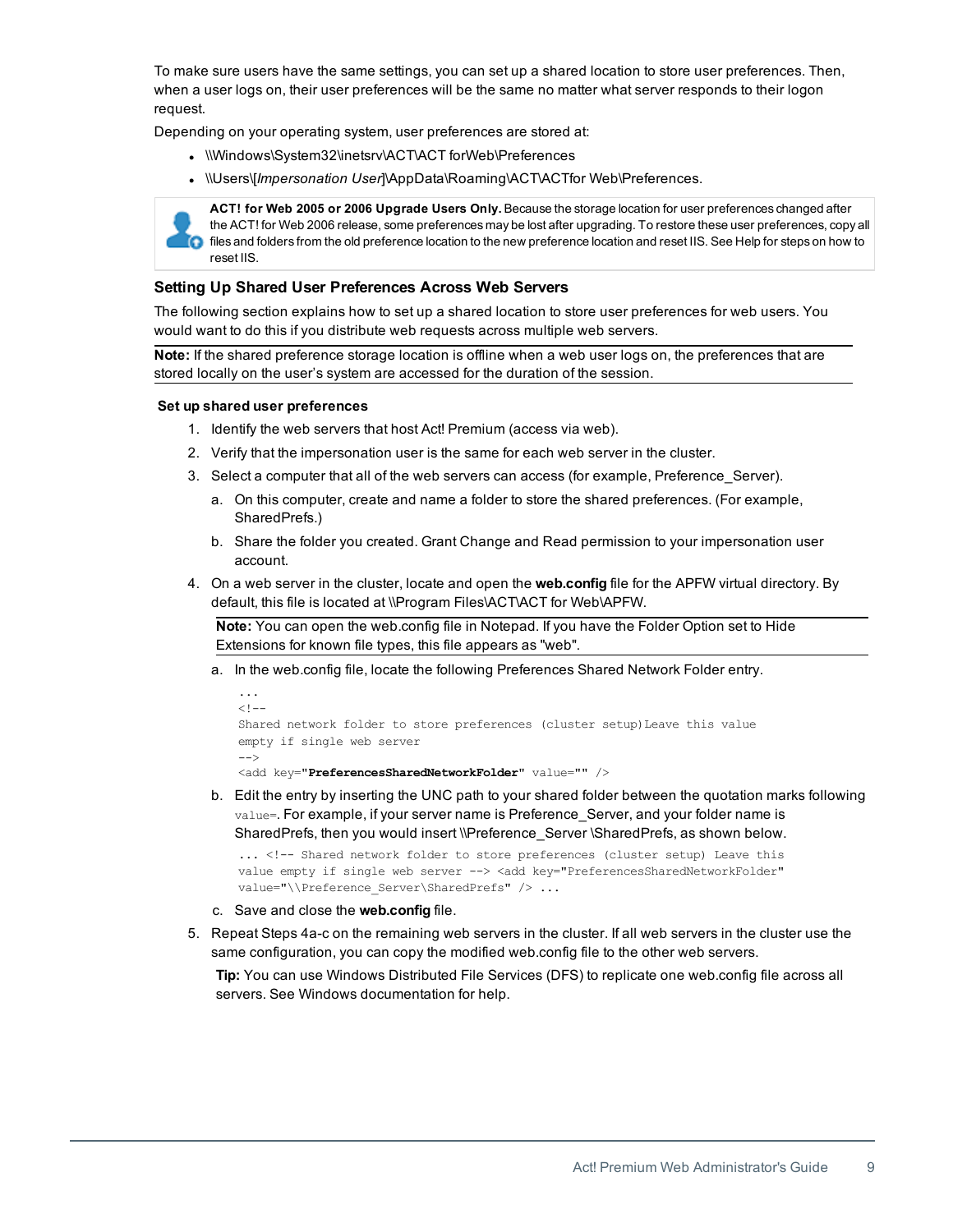# <span id="page-13-0"></span>**Configuring Supported Browsers (Web Users)**

To open Act! Premium (access via web), users must have a supported web browser. To see supported versions, go to [www.act.com/systreq](http://www.act.com/systreq).

## <span id="page-13-1"></span>**Required Browser Settings**

For Act! Premium (access via web) to function properly, the following settings are required on the client computer.

- <sup>l</sup> Turn On **JavaScript**.
- <sup>l</sup> Turn Off **Popup Blocker**.
- <sup>l</sup> Accept **Cookies** "Always" or "From Visited".
- <sup>l</sup> Turn Off **Private Browsing**.
- <sup>l</sup> Add the Act! Premium (access via web) server to the **Trusted Sites** zone(1).

## <span id="page-13-2"></span>**Browser Limitations**

Internet Explorer has the following limitations when used with Act!.

- View Source function is not available.
- Right-click shortcut menu is not available

<span id="page-13-3"></span>(1) Required for Web Help to open on WindowsServer® 2008. The Help file is an uncompiled Web Help system which includes the Mark of the Web (MOTW) setting in each Help topic (.htm). The MOTW setting has the "about:internet" text embedded into each Help topic.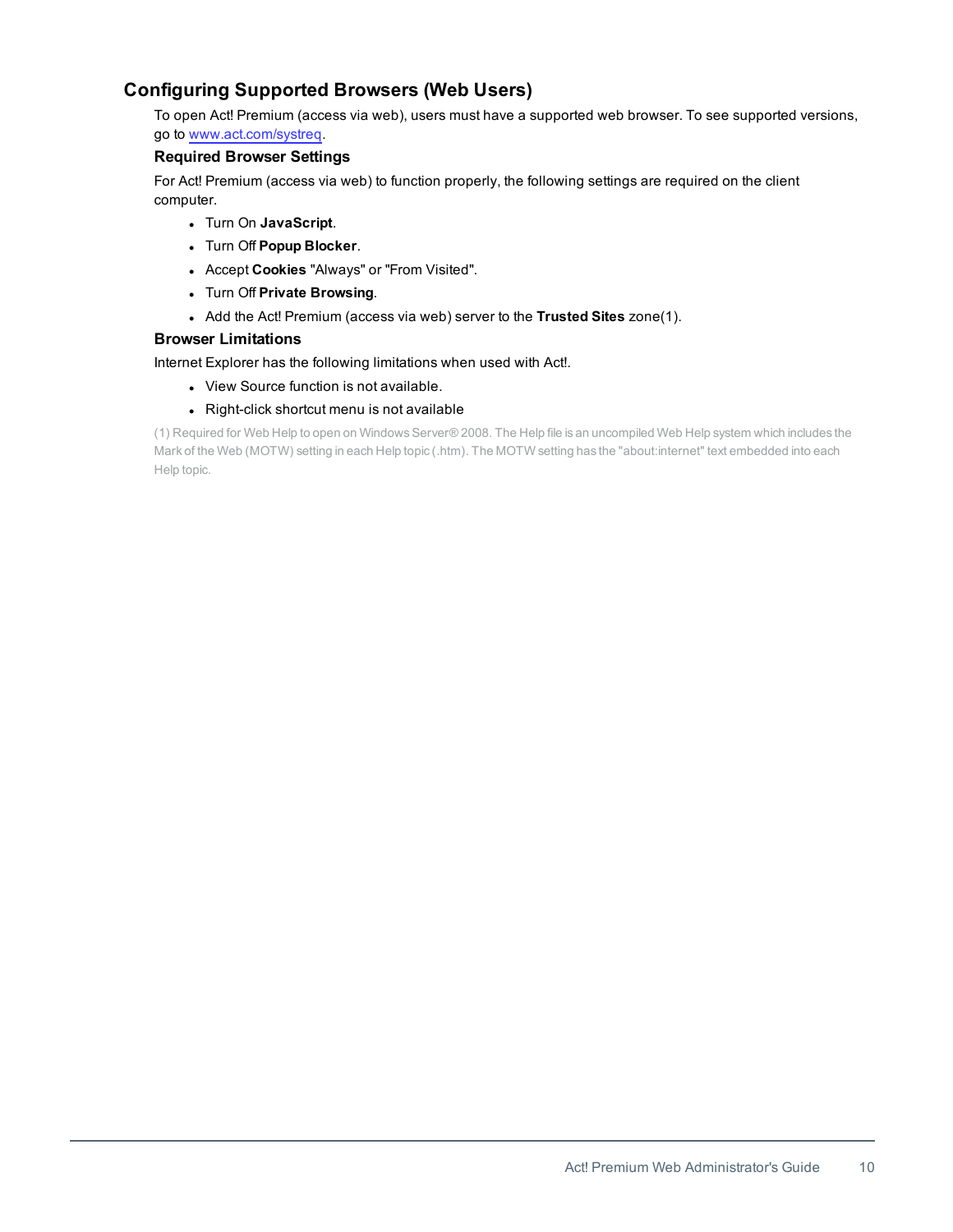# <span id="page-14-0"></span>Integrating With Other Applications

You can integrate Act! Premium (access via web) with:

- The Act! Scratchpad.
- Microsoft Word, Outlook, and Excel®.
- Google.

The Act! Scratchpad is a separate application that lets users enter personal or work-related items and create notes, histories, and activities in Act! from the items entered. Integration with the Act! Scratchpad requires that users must install Act! Scratchpad to place an icon on their desktop. Users open Act! Scratchpad and set their Send to Act! preferences to specify a database to receive the note, history, or activity.

Integration with Word, Outlook, and Google requires configuration by an Administrator and users. Some of the Administrator tasks must be done before users can set up integration with other applications. Integration with Excel does not require any configuration; however, all Microsoft applications must be installed on the computer before installing Act!.

This section explains the Outlook and Google requirements as well as the tasks for an Administrator and users to set up integration with other applications.

Tasks an Administrator can do before users set up integration are:

- Edit the Outlook Service web.config file to use a secured service if you have configured IIS to Secure Sockets Layer (SSL).
- Edit the web.config file to allow users access to Outlook from outside the network.

Tasks a user can do are:

- . Install the Act! Scratchpad and set Send to Act! preferences.
- Install the Microsoft Word component.
- Install the integration component to use with Outlook integration (email, contacts and calendar sync) or Google integration (contacts and calendar sync and Gmail record history).

After users have installed the integration component and set up their integration preferences with either Outlook or Google, an Administrator can recycle the Act! application pool so that the application refreshes and integration tools and menus are available.

# <span id="page-14-1"></span>**Editing the Outlook Service Web.config File to Use a Secured Service**

<span id="page-14-2"></span>The following steps explain how to comment out the unsecured section and uncomment the secured section of the web.config file so that you can securely use Outlook integration. You must have already configured IIS to use Secure Sockets Layer (SSL).

### **Edit the web.config file to use a secured service**

1. Navigate to the web.config file located under <install folder>\ApfwoutlookSrvc.

The default location is \\Program Files\ACT\Act for Web\ApfwoutlookSrvc.

- 2. Select the web.config file and open it in Notepad.
- 3. To comment out the unsecured section, locate the following text:

```
<!-- Following is UnSecured Configuration. -->
<services>
```
4. Comment out <services> so that it looks like this:

<!--<services>

5. Locate the following text:

</services>

```
<!-- End of Unsecured Configuration. -->
```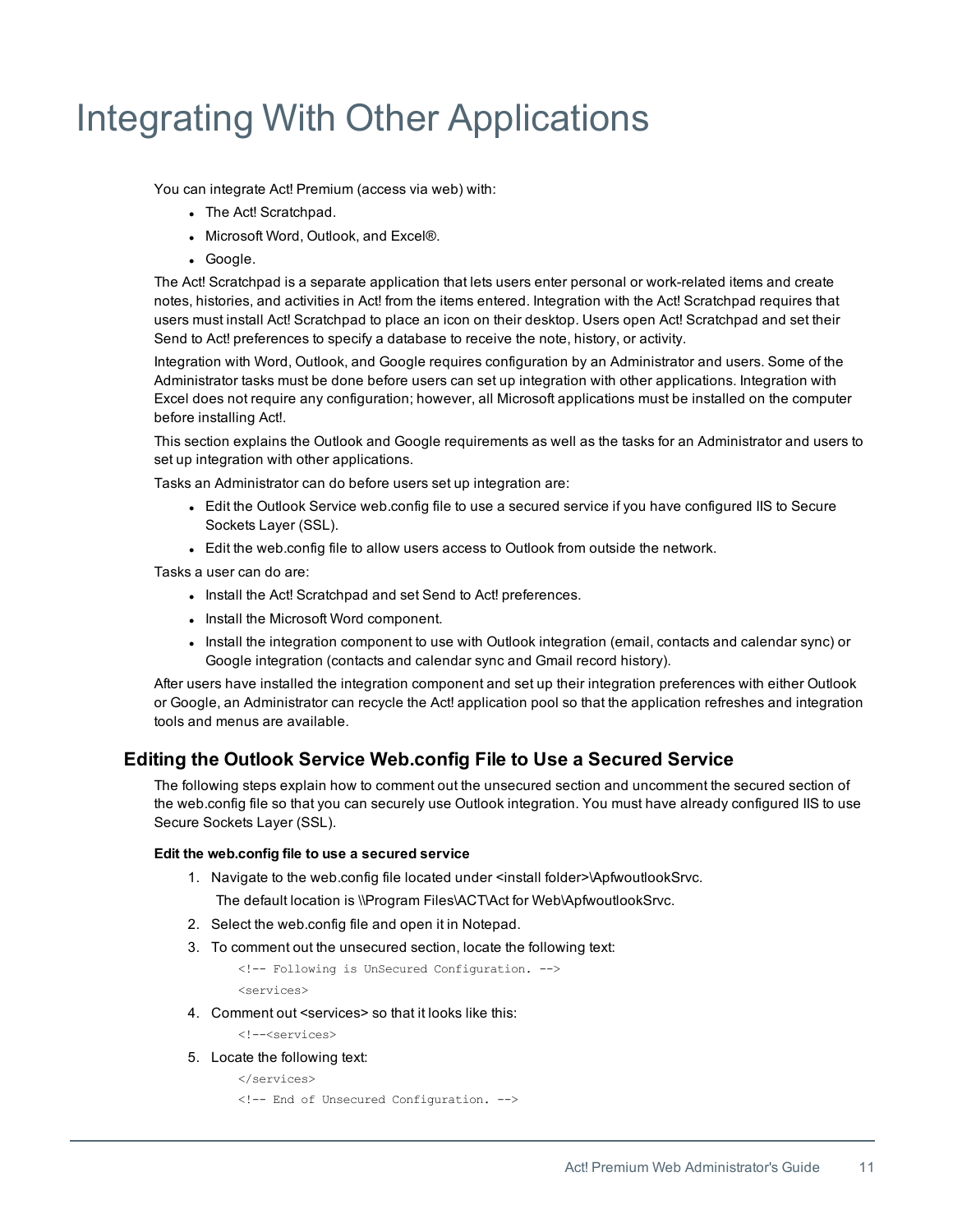6. Change </services> so that it looks like this:

</services> -->

7. To uncomment the secured section, locate the following text:

```
<!-- Following is SSL Secured Configuration. Please comment Unsecured
Configuration above and un-comment SSL secured configuration below in order to
enable Security over SSL -->
```
<!--<services>

8. Uncomment <!--<services> so that it looks like this:

<services>

- 9. Save the file.
- 10. Reset IIS.

# <span id="page-15-0"></span>**Editing the Web.config File for Outlook Integration**

The following steps explain how to edit the web.config file located under the APFW directory to allow users access to Outlook from outside the network.

**Note:** You must also configure your firewall to permit access from outside the network. For more information, see your firewall documentation.

#### **Edit the web.config file**

- 1. Navigate to the APFW folder on the server where Act! Premium (access via web) is installed. By default, the file is located at \\Program Files\ACT\Act for Web\APFW.
- 2. Select the **web.config** file. Open it in Notepad.
- 3. Locate the **Act.Web.OutlookWebServiceAddress** parameter, which looks similar to the following:

<add key="Act.Web.OutlookWebServiceAddress" value="http:/ /www.xxx.com:8080/apfw"/>

- 4. Replace the text following "value=" with the IP address or domain name for the Act! Premium (access via web) site.
- 5. On the **File** menu, click **Save**.

After editing the web.config file, let users know they can install the integration component.

## <span id="page-15-1"></span>**Installing the Act! Scratchpad**

<span id="page-15-2"></span>The following steps explain how a user installs the Act! Scratchpad to use it with Act! Premium (access via web). It only needs to be installed once.

## **Install Act! Scratchpad**

- 1. On the **Tools** menu, click **Install Act! Scratchpad**.
- 2. At the message prompt, click **Yes**.
- 3. On the dialog box that appears, click **Save** to save the compressed (.zip) file to a location on your computer.
- 4. When the process is complete, extract the files. Use a program like WinZip® to extract the files.
- 5. Double-click **setup.exe**. Select or accept all actions required for your operating system to install it. After installation, a shortcut named Act! Scratchpad (Web) is placed on your desktop. Double-click the shortcut.

## **Next Step**

• Open Act! Scratchpad and set your Send to Act! preferences. For more information, see "Setting My Send to Act! Preferences" in Help.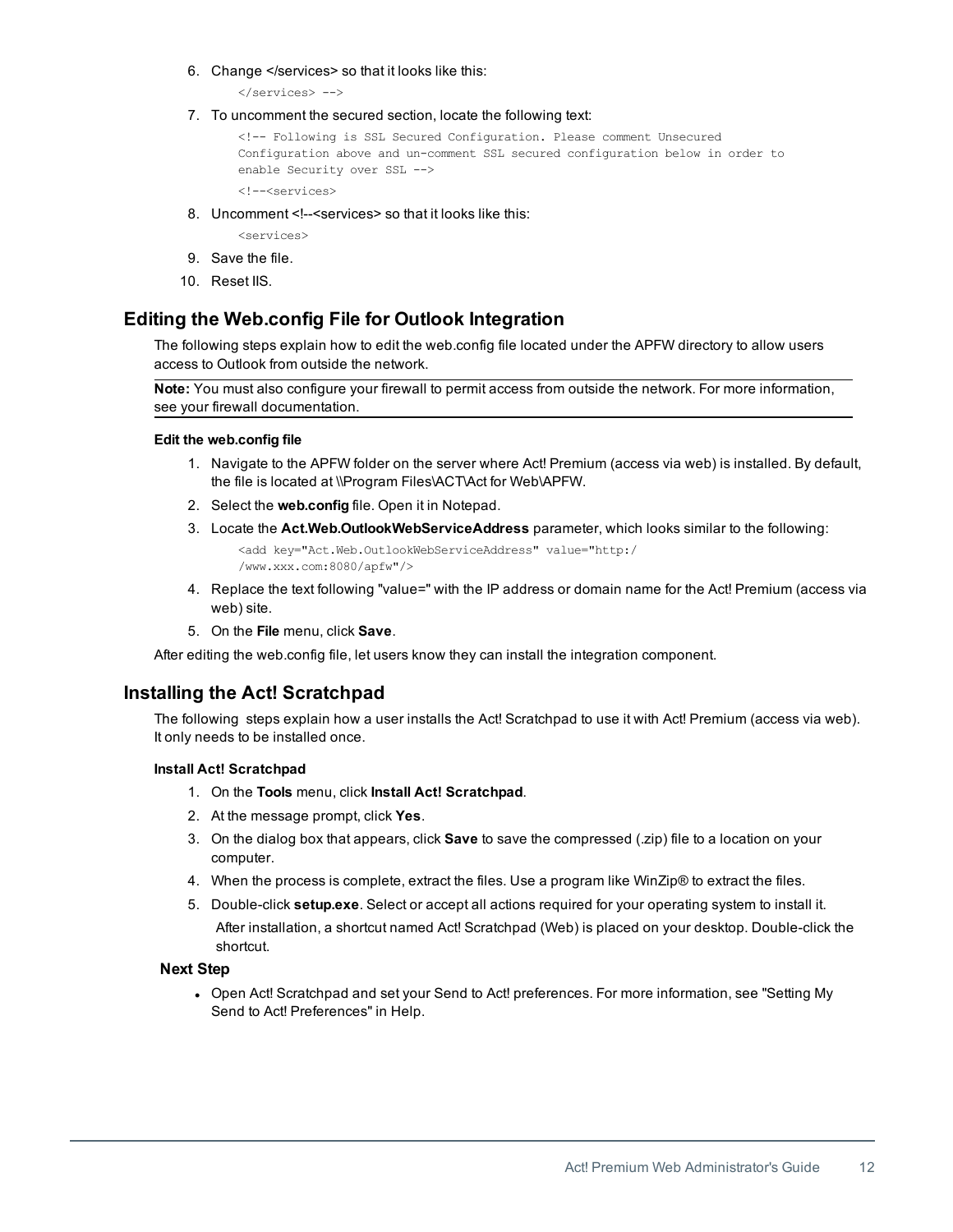# <span id="page-16-0"></span>**Installing a Mail Merge Component to Use Microsoft Word**

<span id="page-16-2"></span>The following steps explain how users can install a mail merge component to use Microsoft Word for creating letters and other documents, and performing mail merges. If users plan to use the Act! Word Processor instead of Word, skip this installation.

**Upgrade Web User.** To record history and edit Word documents, users must first uninstall the existing Mail Merge component, and then download and install the current version of the component. Use Add/Remove Programs to uninstall the existing version.

### **Install the Mail Merge component to use Microsoft Word**

- 1. Close Word.
- 2. Open Act!.
- 3. On the **Tools** menu, click **Preferences**.
- 4. Click the **Word Processor** hyperlink.
- 5. In the **Word Processor Preferences** dialog box, select **Microsoft Word** from the list.
- 6. Click the **Download** button.

**Note:** If the integration component cannot be downloaded, check to see if the Act! site URL is added to the Trusted Sites zone.

- 7. When prompted to run or save the file, click **Run**. Follow all remaining prompts to install the integration component. Click **Finish**.
- 8. Click **OK**.

# **Setting Up Integration with Outlook or Google**

Users can integrate Act! Premium (access via web) with Microsoft Outlook or Google. Integration allows Act! to add to and use features of Outlook or Google, such as:

- <sup>l</sup> Outlook email including Act! address books (contacts) and Quick Attach for emails.
- Outlook calendar and/or contacts synchronization.
- Google integration including calendar and/or contact synchronization and recording history of Gmail messages to contacts.

Users can install the integration component once to use it with either Outlook or Google.

**Note:** Users should synchronize their calendar and contacts with either Outlook or Google, but not both. Synchronizing with both applications may cause duplicate data.

The following sections describe the integration requirements and how users can install the integration component.

## <span id="page-16-3"></span>**Outlook Integration Requirements**

To set up integration between Act! and Outlook, users need:

- A compatible version of Microsoft Outlook. For supported versions, see system requirements at: [www.act.com/systreq.](http://www.act.com/systreq)
- Outlook installed and working correctly.
- An Outlook profile set up.

## <span id="page-16-1"></span>**Google Integration Requirements**

To set up the integration connection between Act! and Google, users need:

- Internet access to a Google account.
- A Google account username and password.
- Authorization for Act! to access the Google account.
- To have logged on to their Google calendar at least once before setting up calendar integration with Act!.
- (Recommended) Google added to their web browser's Trusted Sites list.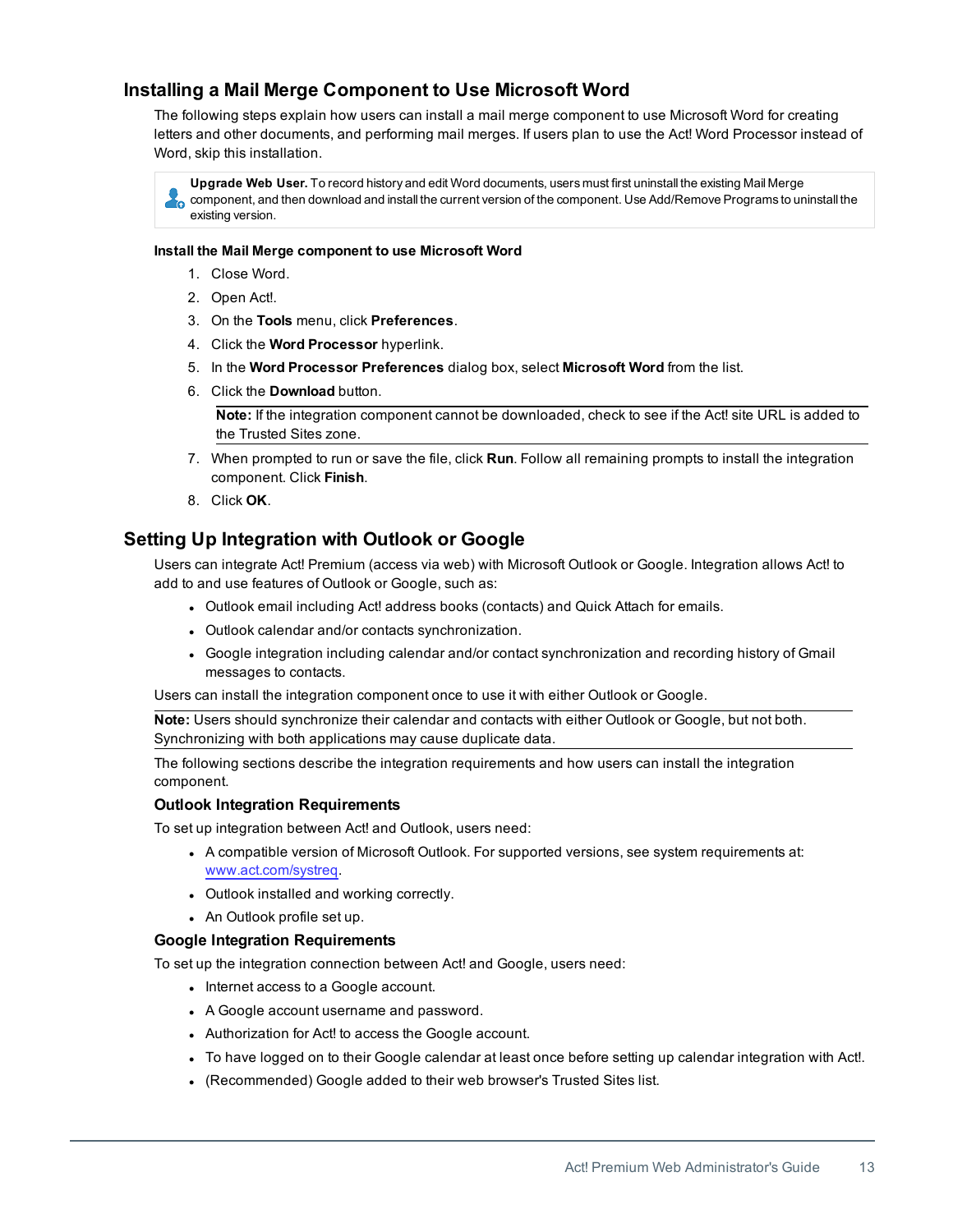. NET Framework. If .NET Framework is not detected, it will be installed with the Google Integration components.

## <span id="page-17-0"></span>**Installing the Integration Component**

Users only need to install the integration component once to use it with either Outlook or Google.

## **Install the integration component**

- 1. Close the application to integrate with. For example, if users plan to integrate with Outlook, close it.
- 2. Open Act! Premium (access via web).
- 3. Depending on the task users are attempting, have them do one of the following:
	- <sup>l</sup> If users are setting up Outlook email: On the **Tools** menu, click **Preferences**. Click the **E-mail** hyperlink. Then, in the **E-mail Integration** box, click the **Download** button.
	- <sup>l</sup> If users are setting up Outlook contacts/calendar sync: On the **Tools** menu, click **Preferences**. Click the **Outlook Synchronization** hyperlink.
	- <sup>l</sup> If users are setting up Google integration: On the **Tools** menu, point to **Integrate with Google**, and then click **Google Integration Preferences**.

**Note:** If the integration component cannot be downloaded, check to see if the Act! Premium (access via web) site URL is added to the Trusted Sites zone.

- 4. If a message appears, read it and click **Install**.
- 5. When prompted to run or save the file, click **Run**. Follow all remaining prompts to install the integration component. Click **Finish**.

**Important:** After the first user downloads and installs the integration component, the Administrator must now reset IIS on the web server to complete Google or Outlook integration setup. Any subsequent downloads and installs of the integration component by other web users do not require an IIS reset.

- 6. If users are setting up Outlook contacts/calendar sync and have installed the integration component using the Outlook Synchronization hyperlink, users must then install the APFWOutlookDetect add-on.
	- a. Click the browser information bar.

If the browser information bar does not display, go to the Tools menu and click Preferences. Click No when prompted to install additional software.

- b. Click **Run Add-on**.
- c. When the security warning appears, click **Run**.

## **Next Steps**

- <sup>l</sup> Open Act! Premium (access via web) and set up email and calendar/contacts synchronization with Outlook or integration with Google. See Help for steps on how to do this.
- An Administrator must recycle the application pool so that integration tools and menus are available in Act!. See the next section.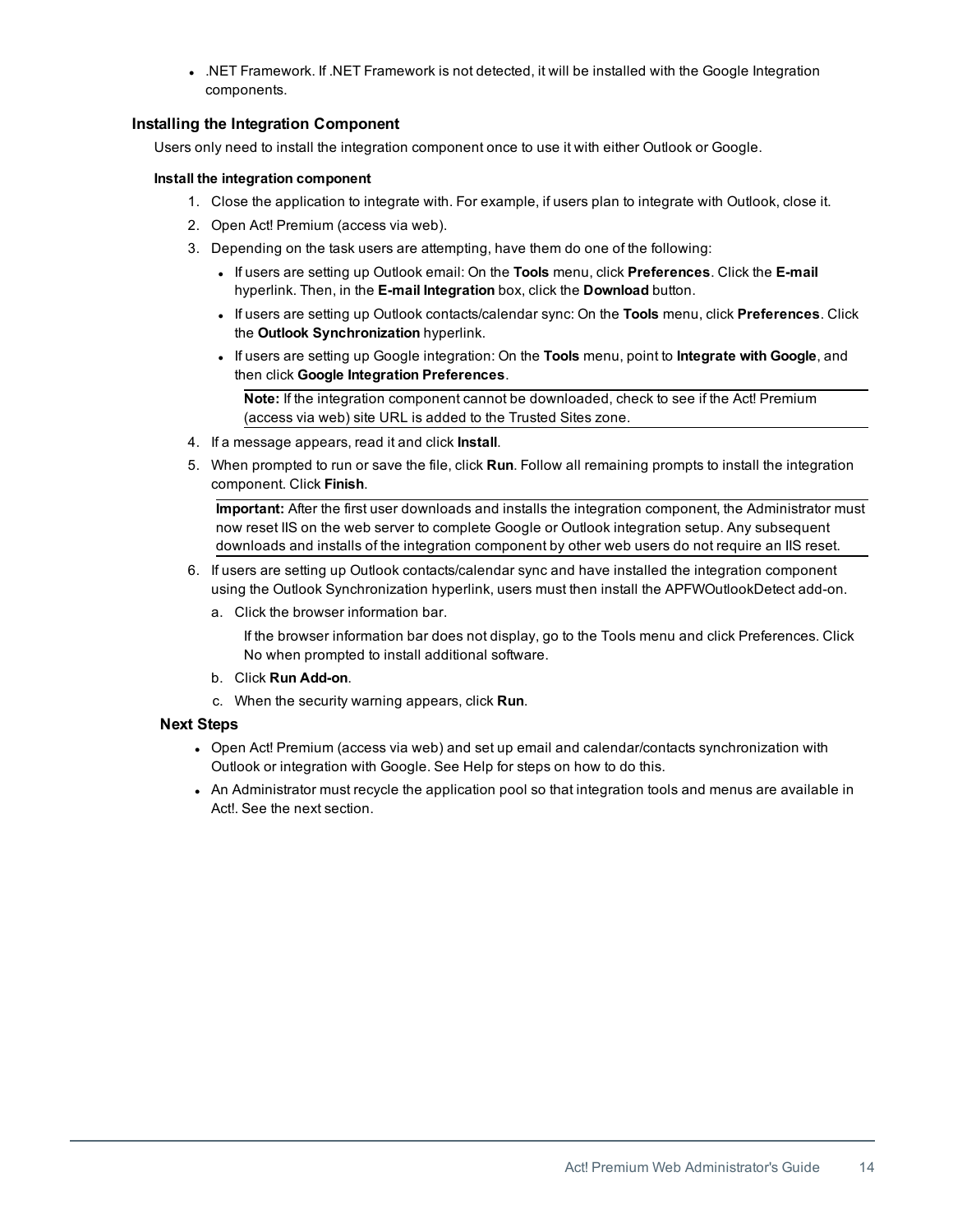# <span id="page-18-0"></span>**Recycling an Application Pool**

<span id="page-18-3"></span>An Administrator may have to immediately recycle an application pool instead of waiting for the next configured recycle. Rather than abruptly stopping it, which can cause service interruptions, you can use on-demand recycling. You would do an on-demand recycle after users have installed the Act! Scratchpad and/or installed integration components.

The following steps explain how to use the IIS Manager to recycle an application pool on demand.

## **Recycle an application pool using the IIS Manager**

- 1. To open IIS Manager using the Run dialog box, do one of the following for your operating system:
	- <sup>l</sup> On the **Start** menu, click **All Programs**, click **Accessories**, and then click **Run**.
	- <sup>l</sup> On the **Start** menu, click **Run**.

In the **Open** dialog box, type **inetmgr**. Click **OK**.

- 2. Expand the local computer and click **Application Pools**.
- 3. Select the Act! Premium (access via web) application pool. By default, it is ACT. If you have created a custom application pool, select it.
- 4. On the **Actions** menu, or on the right pane, under **Application Pool Tasks**, click **Recycle**. If a confirmation message appears, click **Yes**
- 5. Close IIS Manager.

<span id="page-18-1"></span>If desired, you can change the default recycling interval.

## <span id="page-18-2"></span>**Changing the Default Recycling Interval for an Application Pool**

Microsoft sets the default recycling interval at 1,740 minutes (29 hours) to restart an application pool. We recommend you change the interval to 1,440 minutes (24 hours). A shorter recycling interval may help with application crashes and recovery of system resources.

### **Change the default recycling interval**

- 1. To open IIS Manager using the Run dialog box, do one of the following for your operating system:
	- <sup>l</sup> On the **Start** menu, click **All Programs**, click **Accessories**, and then click **Run**.
	- <sup>l</sup> On the **Start** menu, click **Run**.
	- In the **Open** dialog box, type **inetmgr**. Click **OK**.
- 2. Expand the local computer and click **Application Pools**.
- 3. Do one of the following:
	- <sup>l</sup> Right-click the Act! application pool, and select **Properties**. By default, Act! Premium (access via web) uses the ACT application pool. On the **Recycling** tab, for **Recycle worker processes (in minutes)**, change 1740 to **1440**. Click **OK**.
	- <sup>l</sup> On the right pane, under **Edit Application Pool**, click **Recycling**. Under **Fixed Intervals**, for **Regular time intervals**, change 1740 to **1440**. Click **Next**. Click **Finish**.
- 4. Close IIS Manager.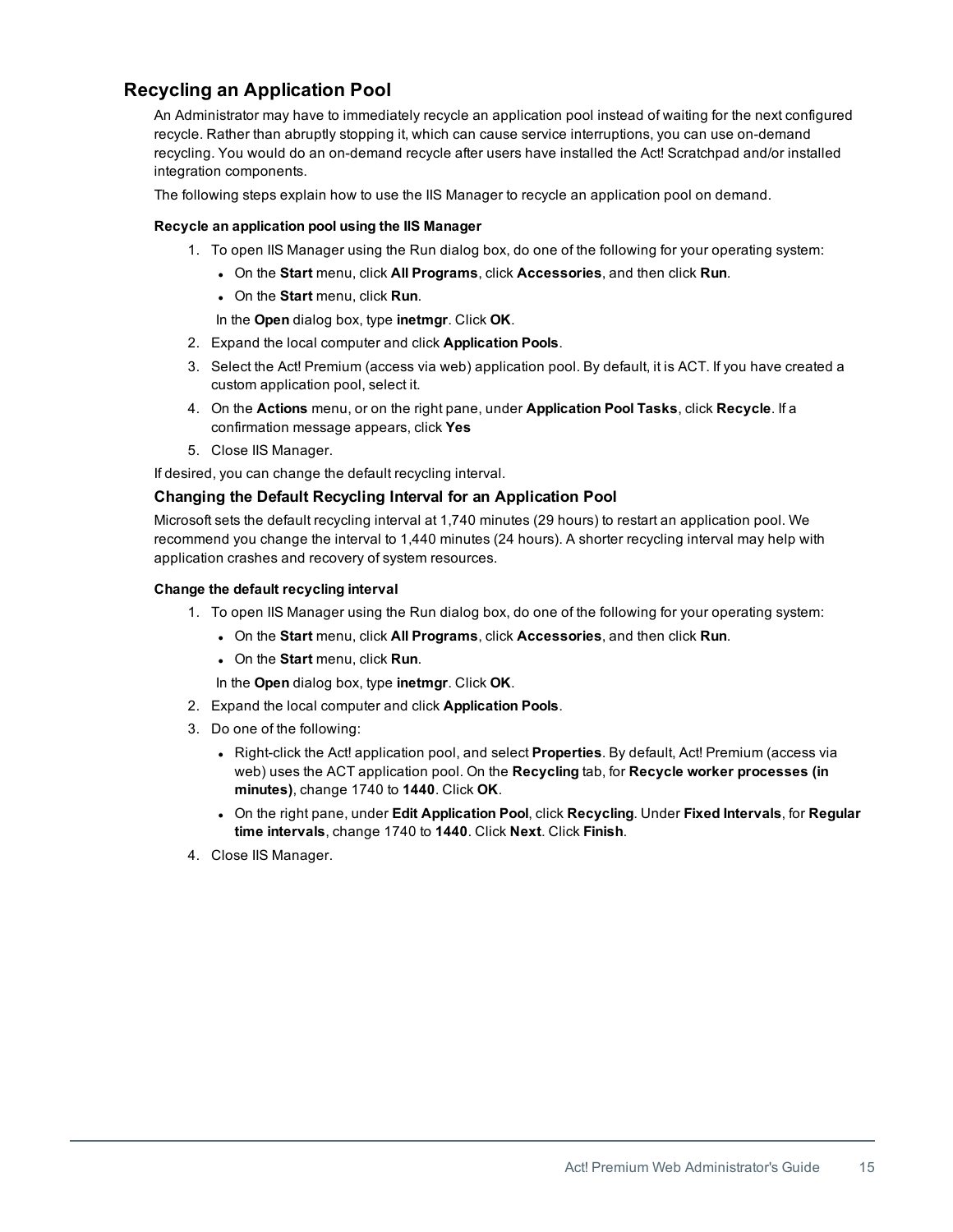# <span id="page-19-0"></span>Troubleshooting Act! Premium (access via web)

This section helps you identify solutions to:

- Web Site Administration tool errors.
- **.** General configuration issues or errors.

# <span id="page-19-1"></span>**Troubleshooting Web Site Administration Tool Errors**

This section describes how to troubleshoot error messages received while configuring your software. When troubleshooting, you may also refer to the Web Site Administration tool log file (AFWAdminLog.log) and the validation log file (validate.txt). These files may provide information about user permissions and errors displayed in the tool, such as ASP.NET and HTTP errors. The Web Site Administration tool must be closed to create an updated log file. Log files are located in: <Act! installation path>\ACT\ACT for Web\Logs.

Additional information for troubleshooting the Web Site Administration tool is provided in the Act! Knowledgebase.

**Tip:** To bypass errors in the Web Site Administration tool, hold down the SHIFT or CTRL key and click another tab. For example, you may want to view information on another tab before completing the configuration.

### **Web Server and User Account Tabs**

**Microsoft SharePoint software detected. Additional configuration may be required to enable Act! Premium (access via web) to run.**

#### **Cause:**

• SharePoint was detected on the web server. Some installations of SharePoint modify the default web site and ASP.NET service configuration.

#### **Solution:**

• You many need to perform additional steps for the Act! Premium (access via web) web site and other applications to function. The following commands may help resolve issues that may occur if you install some Microsoft products after installing Act!.

REM - Enable Act! for Web to run on SBS server 2011 which has 64 bit Web apps Exchange and Outlook Web Access installed. It should also apply to situations where Exchange or Outlook has been installed on other versions of server OS before or after installing Act!.

REM - This only applies to Act! Premium (access via web) 2013 Service Pack 1 and later. Act! uses a new AppPool separate from the Default App Pool to allow 32 and 64-Bit apps to run on the same server.

REM - Making prior versions of Act! (2013 and earlier) work in concert with Exchange and Outlook requires creating and configuring a new AppPool for Act! to run in 32-Bit compatibility mode and reverting that setting on all the existing AppPools (i.e. restore the "Enable 32-Bit Applications" setting to False for the existing AppPools.). If any AppPools or Virtual Directories have been customized in your environment, please make changes accordingly.

REM - Make a backup of the IIS config file.

%SystemRoot%\System32\inetsrv\appcmd.exe add backup ACTapphostconfigbackup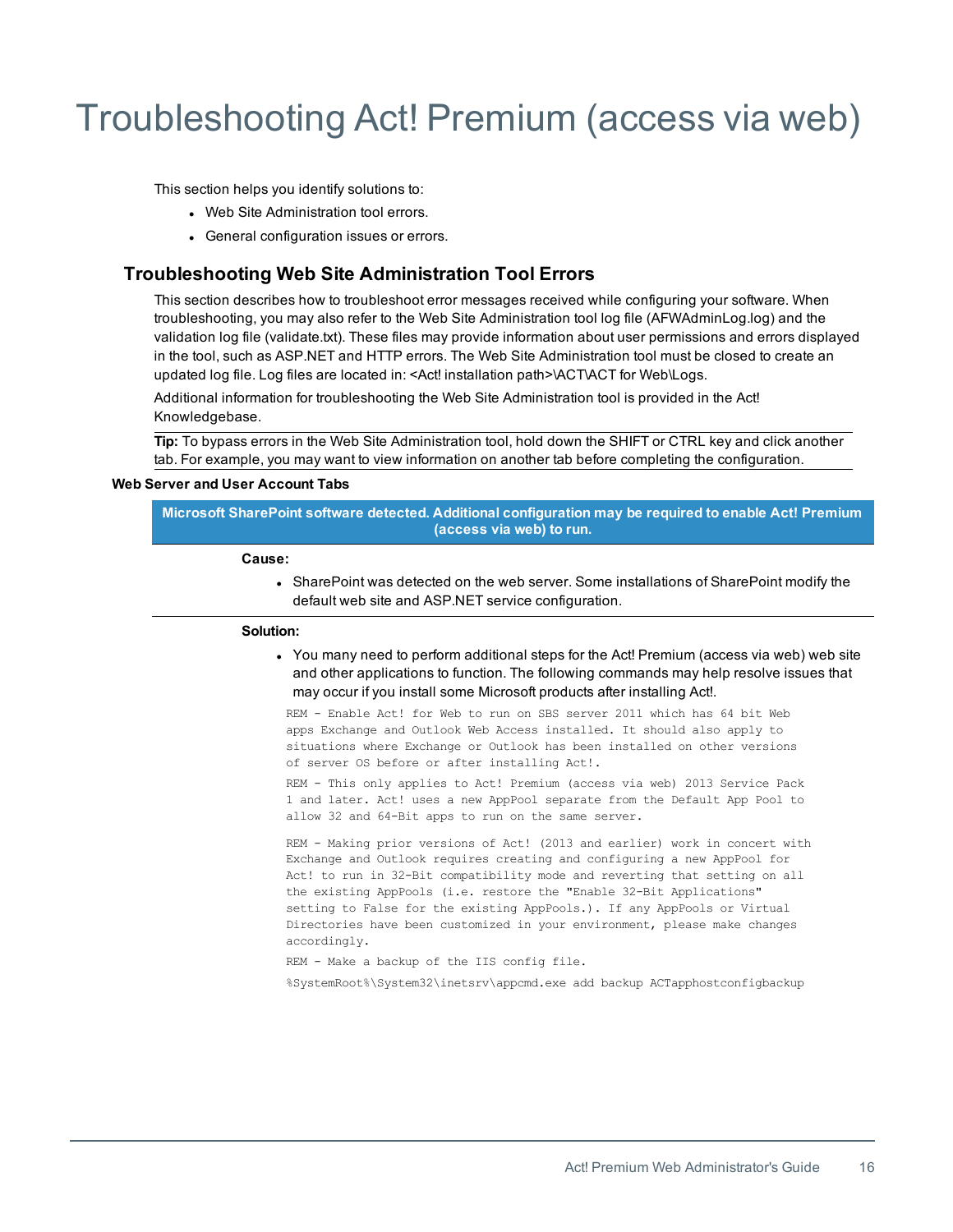### **Microsoft SharePoint® software detected. Additional configuration may be required to enable Act! Premium (access via web) to run.**

REM - Several modules on a 64-Bit server cause conflicts with 32-Bit web

apps. They are each handled differently. Unlock the Static and Dynamic compression modules globally, so that they can be configured individually for each virtual site. %SystemRoot%\System32\inetsrv\appcmd.exe set config section:system.webServer/modules /[name='DynamicComp (acceressionModule'].lockItem:false /commit:apphost %SystemRoot%\System32\inetsrv\appcmd.exe set config section:system.webServer/modules / [name='StaticCompressionModule'].lockItem:false /commit:apphost REM - Remove the Static and Dynamic compression modules from each Act! virtual site/virtual directory. %SystemRoot%\System32\inetsrv\appcmd.exe delete module dynamiccompressionmodule /app.name:"Default Web Site/APFW" %SystemRoot%\System32\inetsrv\appcmd.exe delete module staticcompressionmodule /app.name:"Default Web Site/APFW" %SystemRoot%\System32\inetsrv\appcmd.exe delete module dynamiccompressionmodule /app.name:"Default Web Site/AFWValidationSrvc" %SystemRoot%\System32\inetsrv\appcmd.exe delete module staticcompressionmodule /app.name:"Default Web Site/AFWValidationSrvc" %SystemRoot%\System32\inetsrv\appcmd.exe delete module dynamiccompressionmodule /app.name:"Default Web Site/APFWMailMergeSrvc" %SystemRoot%\System32\inetsrv\appcmd.exe delete module staticcompressionmodule /app.name:"Default Web Site/APFWMailMergeSrvc" %SystemRoot%\System32\inetsrv\appcmd.exe delete module dynamiccompressionmodule /app.name:"Default Web Site/APFWOutlookSrvc" %SystemRoot%\System32\inetsrv\appcmd.exe delete module staticcompressionmodule /app.name:"Default Web Site/APFWOutlookSrvc" REM - Add a pre-Condition for 64-bit only on these modules, so that they will not load with the ACT appPool. These are authentication modules for Exchange Server. %SystemRoot%\System32\inetsrv\appcmd.exe set config section:system.webServer/globalModules / [name='PasswordExpiryModule'].preCondition:bitness64 /commit:apphost %SystemRoot%\System32\inetsrv\appcmd.exe set config section:system.webServer/globalModules / [name='kerbauth'].preCondition:bitness64 /commit:apphost %SystemRoot%\System32\inetsrv\appcmd.exe set config section:system.webServer/globalModules / [name='exppw'].preCondition:bitness64 /commit:apphost REM - Add a pre-Condition for 64-bit only on these isapiFilters. Be sure to include the "Default Web Site" on the end of the command. %SystemRoot%\System32\inetsrv\appcmd.exe set config section:system.webServer/isapiFilters /["name='Exchange OWA Cookie Authentication ISAPI Filter'"].preCondition:bitness64 /commit:apphost "Default Web Site" %SystemRoot%\System32\inetsrv\appcmd.exe set config section:system.webServer/isapiFilters /["name='Exchange ActiveSync ISAPI Filter'"].preCondition:bitness64 /commit:apphost "Default Web Site" REM - Disable Rapid Fail Protection mode for the ACT appPool. This protection will terminate the appPool if it throws a number of errors. This can cause users to receive a 505/503 Service Unavailable response from the web with no useful information as to why.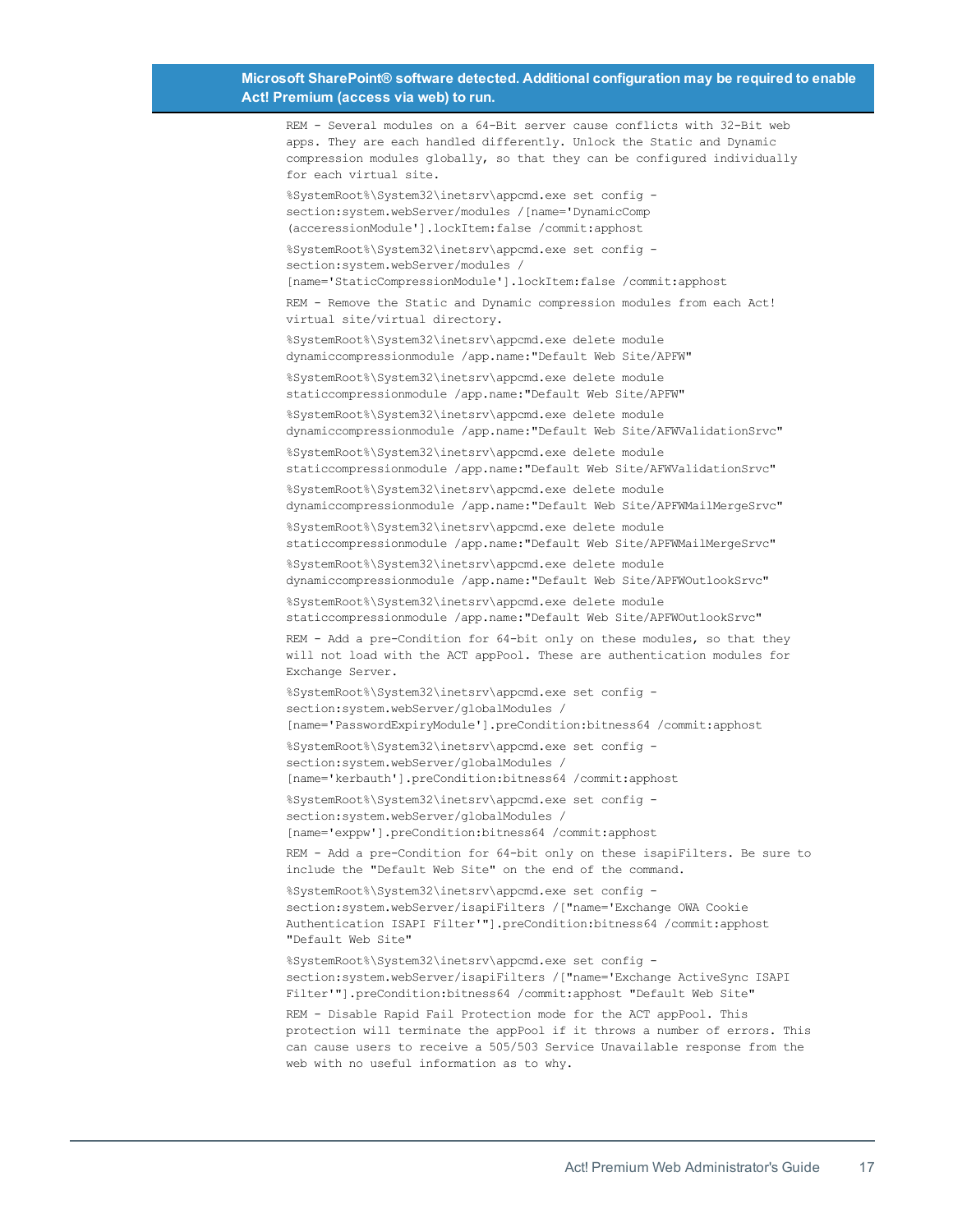## **Microsoft SharePoint® software detected. Additional configuration may be required to enable Act! Premium (access via web) to run.**

%SystemRoot%\System32\inetsrv\appcmd.exe set config section:system.applicationHost/applicationPools / [name='ACT'].failure.rapidFailProtection:False /commit:apphost REM - Use the following command to undo the changes made to the IIS config file if necessary. REM - %SystemRoot%\System32\inetsrv\appcmd.exe restore backup ACTapphostconfigbackup

## **The ASP.NET process account does not exist or is not configured properly.**

#### **Causes:**

- The ASP.NET service is not available.
- Non-default IIS settings, such as an assigned IP address or host headers, are configured.
- Read permissions are not set.

#### **Solutions:**

- Verify that the ASP.NET service is available.
- Verify the configuration of the ASP.NET process account.
- Manually configure users and permissions as described in Knowledgebase Article #14867.

## **User Account Tab**

**Unable to retrieve Windows domain information at this time. This information is required to edit the Windows User Account. Please check with your network administrator and try again later.**

#### **Cause:**

 $\blacksquare$  The Windows domain information is unavailable.

#### **Solution:**

• See your network administrator to verify that you have access to the domain.

## **The ASP.NET process does not have permission to access or run Act! Premium (access via web).**

#### **Cause:**

The ASP.NET process account does not have the permissions on the web server to run Act! Premium (access via web).

#### **Solution:**

• This account requires Read permission for the registry key that contains the encrypted impersonation user credentials. Verify the correct account for your web server configuration.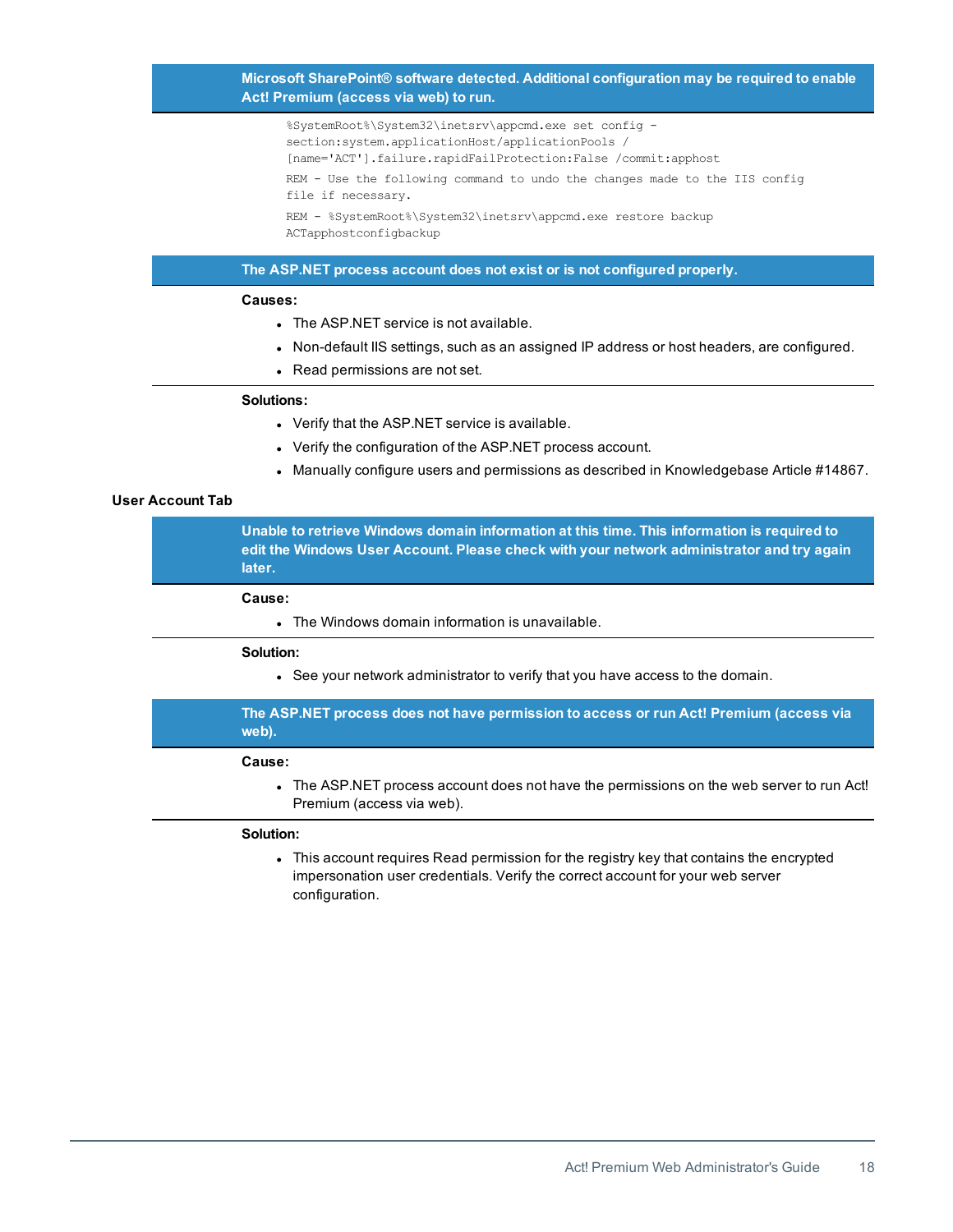## **The impersonation user account does not have access to files and folders required to run Act! Premium (access via web) on your web server.**

#### **Cause:**

The Access to program files and folders or registry permissions required to run Act! Premium (access via web) has not been granted to the impersonation user account.

#### **Solution:**

• Verify that the user is at least a domain user and part of the local Administrators group, and then set the appropriate permissions to the Act! files and folders on the server.

**The Windows user account information you have entered is invalid. Please check the user name and password and try again.**

#### **Causes:**

- The Windows user name or password you entered does not exist in the selected Windows domain.
- The option to force users to change their password at logon has been selected.

#### **Solutions:**

- Verify that you entered the correct user name for the selected domain. If you did, you may need to create a user. For more information, see "Creating a Windows [Impersonation](#page-8-2) User [Account"](#page-8-2) on page 5.
- For the impersonation user account, clear the User must change password at next logon check box.

### **Add/Remove Databases Tab**

**The impersonation user account does not have access to the database you selected.**

#### **Cause:**

• The impersonation user specified on the User Account tab does not have permission to access the program files and folders or registry permissions required to run Act! Premium (access via web).

#### **Solution:**

• Verify that the user has the appropriate permission to access all Act! files and database supplemental files on the server.

## **The web page fails to load after selecting a web site and virtual directory.**

#### **Causes**

• Various.

#### **Solutions:**

- $\bullet$  If you are testing a web site that was working previously, execute the tests on the Web Server and User Account tabs to determine the cause of the issue. Your web server configuration may have changed, for example:
	- The password for the impersonation user account was changed or has expired.
	- New software or services, such as SharePoint or Active Directory, were installed on the web server.
	- The application pool where the Act! Premium (access via web) virtual directory runs was modified.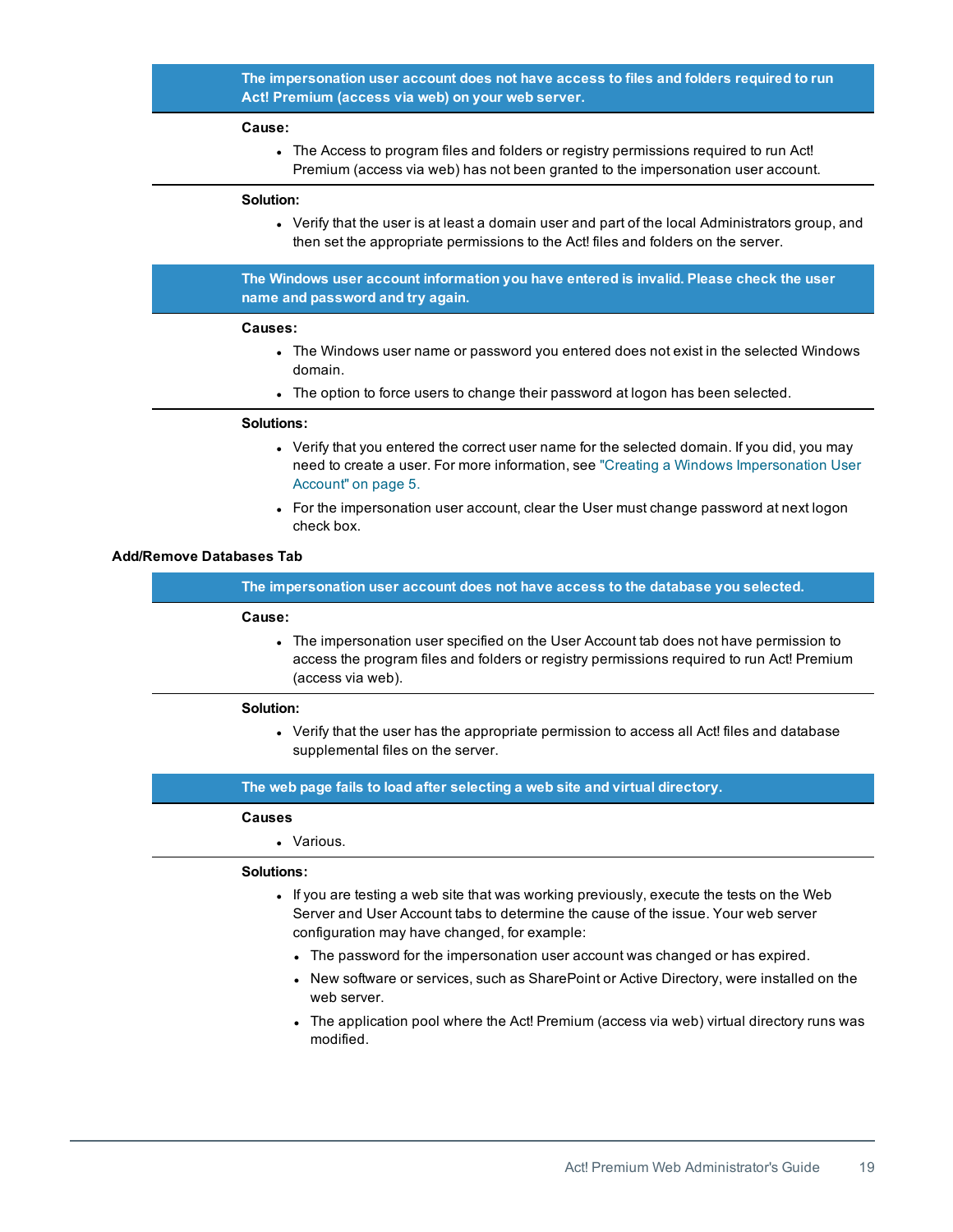- If you just created the impersonation user account, you may not have cleared the option to force the user to change the password at the next logon. Clear the User must change password at next logon check box.
- If you just successfully executed the tests on the Web Server and User Accounts tabs, restart IIS on the web server. See Help for how to do this.

## <span id="page-23-0"></span>**Troubleshooting General Errors and Issues**

This section describes how to troubleshoot general issues and errors with regard to installation, configuration, security, and so on.

## **General Errors and Issues**

**To continue with the installation, you receive a prompt to let Act! Premium (access via web) switch your 64-bit IIS and ASP.NET applications to 32-bit compatibility mode. You do not want to automatically switch the mode. The web page fails to load after selecting a web site and virtual directory.**

#### **Reason:**

• Automatically switching the mode will cause other web applications on your computer to run in 32-bit mode. If those applications require 64-bit mode, they will cease running; if not, they should continue running, however, they will have less RAM to access.

#### **Solution:**

• Set up one web server to run the web application that requires 64-bit IIS and ASP.NET. Set up a second web server to run Act! Premium (access via web), Internet Synchronization and any other 32-bit IIS and ASP.NET applications.

**Act! Help is not opening when you click Help topics or the Help menu.**

#### **Reason:**

• Act! Premium (access via web) Help is a Web Help help system containing the Mark of the Web (MOTW) setting in each Help topic (.htm). On some server operating systems using Internet Explorer, a blank page appears when Help is accessed.

#### **Solution:**

• Add the about: internet site to your Trusted Sites zone or your local intranet zone. The about:internet setting refers to the MOTW security setting in each help topic.

#### **You receive the message: "Web site is not running".**

#### **Reason:**

• IIS may not be running.

#### **Solution:**

• Verify that IIS and the default web site are running.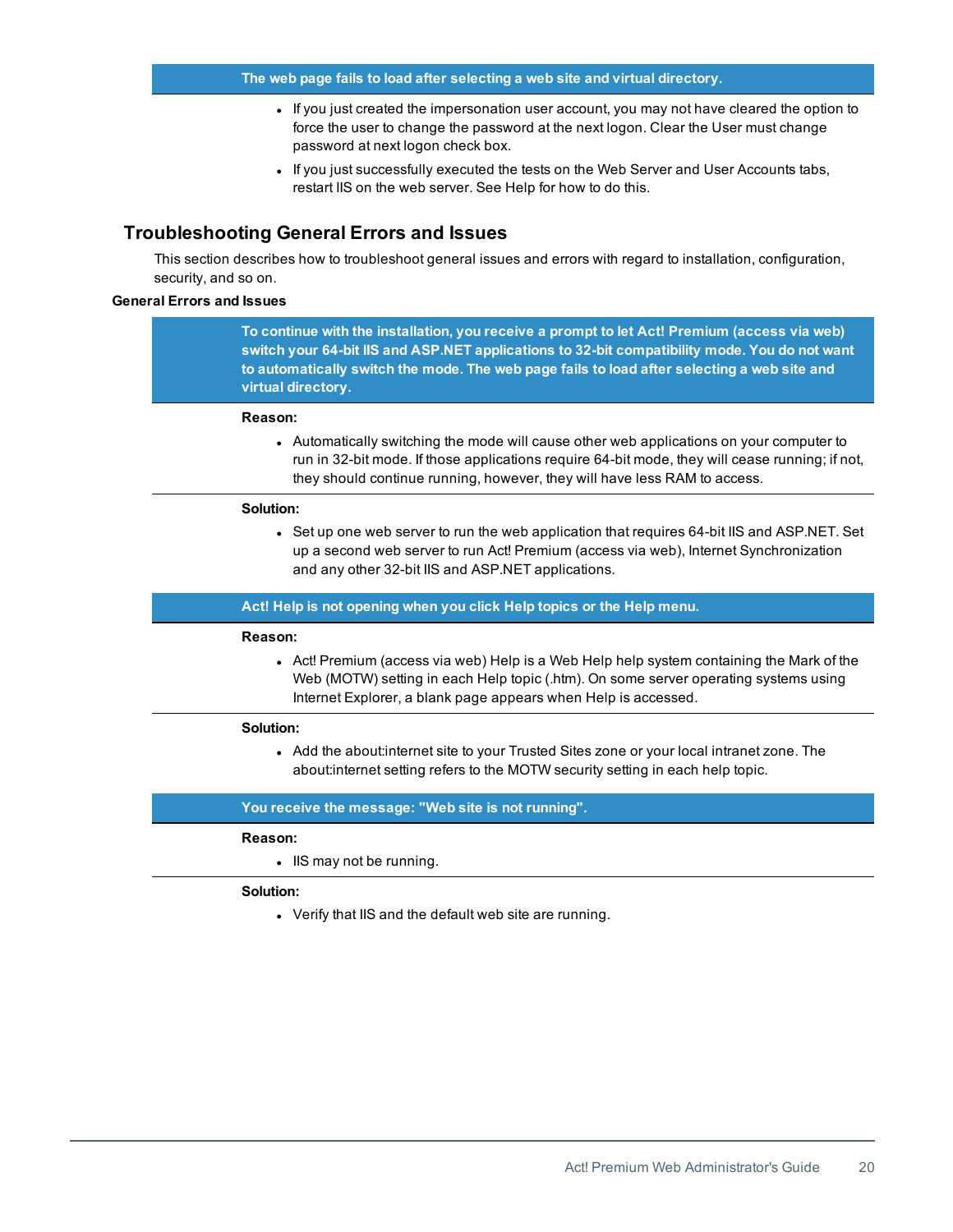#### **Reasons:**

- Pop-up blockers are enabled.
- The web site is not a trusted site on client computers.
- Your Internet security software does not allow access.

## **Solution:**

- Disable pop-up blockers in your browser.
- Add the web site to the list of trusted sites on all client computers.
- Shut down the Internet security software to allow access.

## **You receive the message: "400 - Bad Request" or "404 - File not found".**

#### **Reason:**

• The Web Site Administration tool tests the site using "localhost."

## **Solution:**

• If the Act! Premium (access via web) site is configured to use an IP address, it will not use "localhost".

#### **You can access the web site internally, but not externally.**

#### **Reason:**

• Your router may not be configured correctly.

#### **Solution:**

• Ensure your router is forwarded to port 80. For more information, see your router documentation.

**You receive a message saying "... If you continue to see this message, please recycle your IIS application pool, restart IIS, or contact your Administrator".**

#### **Reason:**

• You have just installed the Act! Scratchpad or the integration component to use supported applications with Act! Premium (access via web) and this message appears.

#### **Solution:**

• An Administrator needs to recycle the application pool as it is less disruptive than resetting IIS. See "Recycling an [Application](#page-18-0) Pool" on page 15.

#### **You receive the message: "403 - Forbidden".**

#### **Reason:**

• You do not have permission to access a file.

### **Solutions:**

- Ensure the impersonation user is a Windows Administrator.
- If you created a custom virtual directory, ensure the Read and Run Scripts (such as ASP) are enabled. See Knowledgebase Article #14868.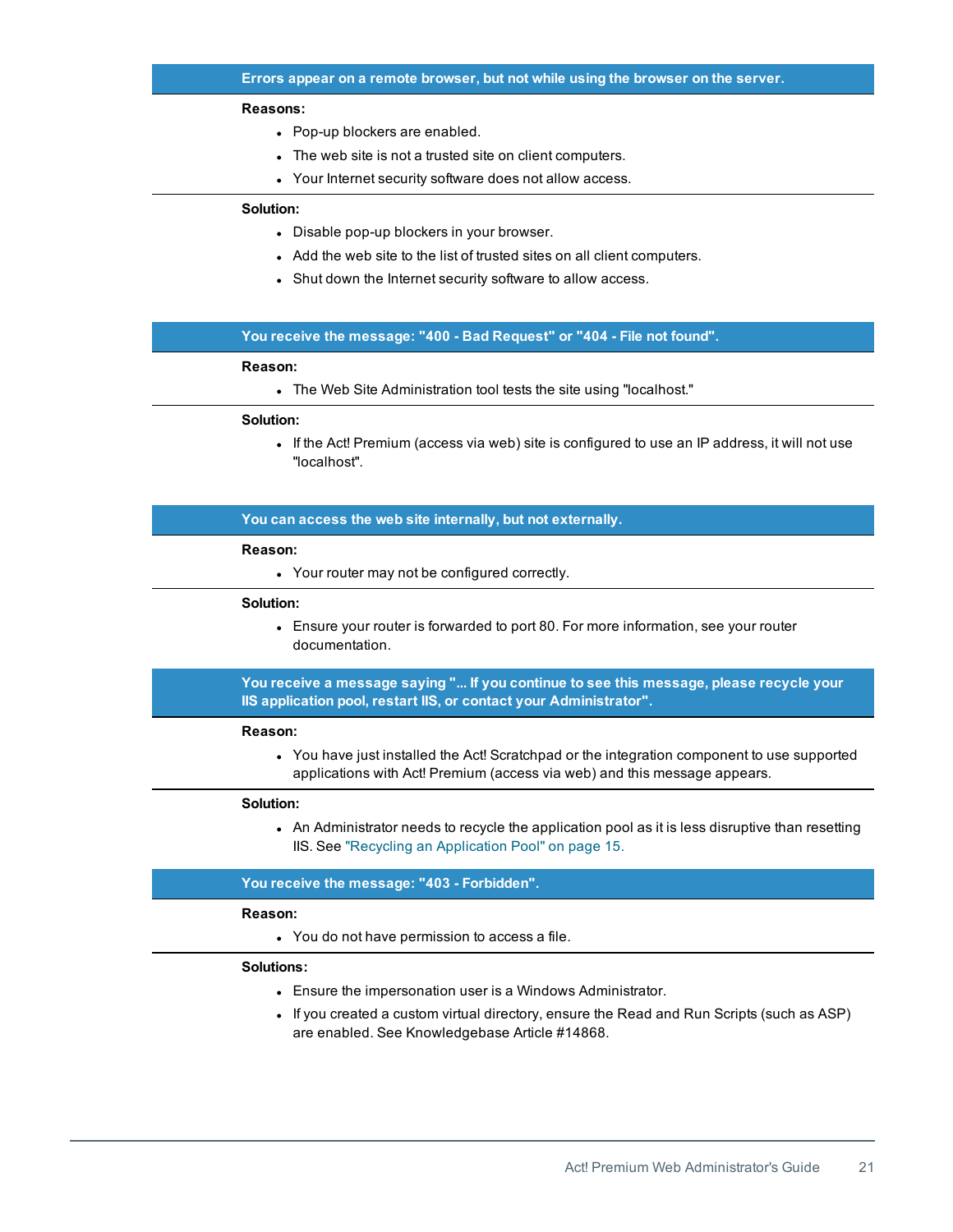**You are accessing Act! Premium (access via web) using a secured connection (https://) and settings are not being retained. For example, you are scheduling an activity and as you move through the Schedule Activity tabs, settings are changing back to the defaults.**

## **Reason:**

<span id="page-25-0"></span>• Your browser may not have the correct setting to allow caching of pages/files when using Secure Sockets Layer (SSL). It is a best practice to have caching of encrypted pages/files turned on when using Act! Premium (access via web) over SSL.

## **Solution:**

- For Internet Explorer: Click Tools>Internet Options. Click the Advanced tab. Under Security, clear Do not save encrypted pages/files to disk.
- See Knowledgebase Article #28245.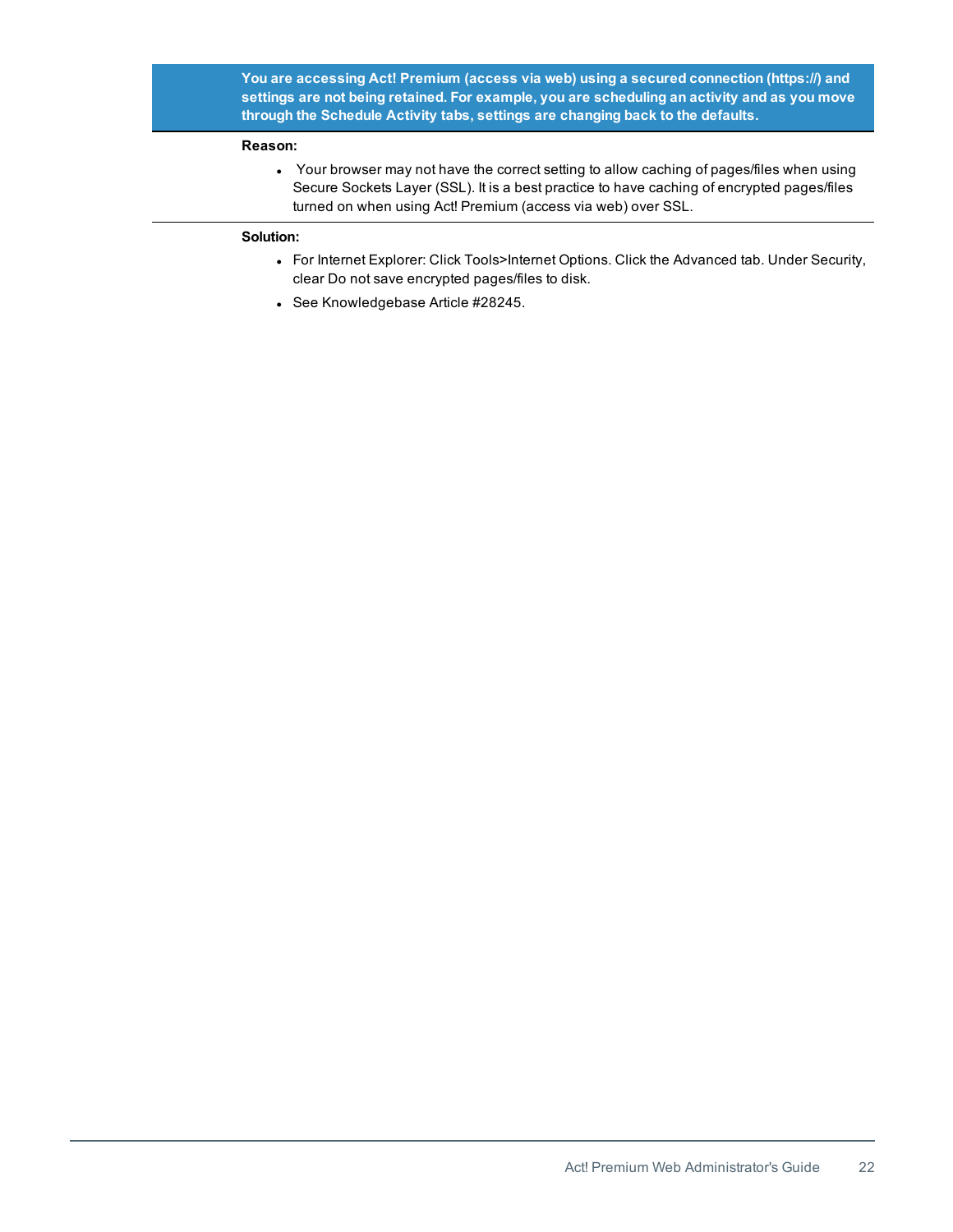# <span id="page-26-0"></span>Index

# **A**

Act! Premium Mobile accessing [8](#page-11-5) Act! Scratchpad installing [12](#page-15-2) ActiveX security [10](#page-13-1) Add/Remove Database tab assigning databases to virtual directories [7](#page-10-0) application pools changing the recycling interval [15](#page-18-2) overview [2](#page-5-2) recycling on demand [15](#page-18-3) using to isolate Web applications [2](#page-5-0) ASP.NET impersonation creating a Windows user account [5](#page-8-3) ASP.NET impersonation user account overview [5](#page-8-4) testing [6](#page-9-1) ASP.NET user account testing [6](#page-9-2)

## **B**

browsers Internet Explorer limitations [10](#page-13-2) Internet Explorer required settings [10](#page-13-1)

# **C**

changing session timeout limit [8](#page-11-6) copying user preferences for ACT! for Web 2005 -2006 users [9](#page-12-1) creating a Windows user account for ASP.NET impersonation [5](#page-8-3)

# **D**

databases assigning to virtual directories [7](#page-10-0) default virtual directory [7](#page-10-1)

# **E**

e-mail installing components to use Outlook [14](#page-17-0) examples URLs and IP addresses for web site access [8](#page-11-7) **G**

Google installing integration components [14](#page-17-0) integration requirements [13](#page-16-1)

# **I**

impersonation for single-server configurations [2](#page-5-3) in multiple-server configurations [2](#page-5-4) impersonation user account creating [5](#page-8-3) overview [5](#page-8-4) testing [6](#page-9-1) installation configuration suggestions [1](#page-4-2) planning [1](#page-4-2) installing Act! Scratchpad [12](#page-15-2) integration components [14](#page-17-0) mail merge component to use Word [13](#page-16-2) multiple-server configurations [2](#page-5-4) single-server configuration [2](#page-5-3) Internet Explorer browser settings [10](#page-13-1) limitations [10](#page-13-2)

# **M**

Mark of the Web (MOTW) setting [10](#page-13-3) mobile accessing Act! Premium Mobile [8](#page-11-5) mobile access examples [8](#page-11-7) multiple-server configurations [2](#page-5-4) multiple virtual directories [3](#page-6-1) recommendations [3](#page-6-2)

# **O**

Options tab changing the session timeout limit for a web site [8](#page-11-6) Outlook allowing access outside network [12](#page-15-0) installing integration components [14](#page-17-0) integration requirements [13](#page-16-3) Outlook integration editing the web.config file when using a secured service [11](#page-14-2)

# **P**

planning your installation [1](#page-4-2)